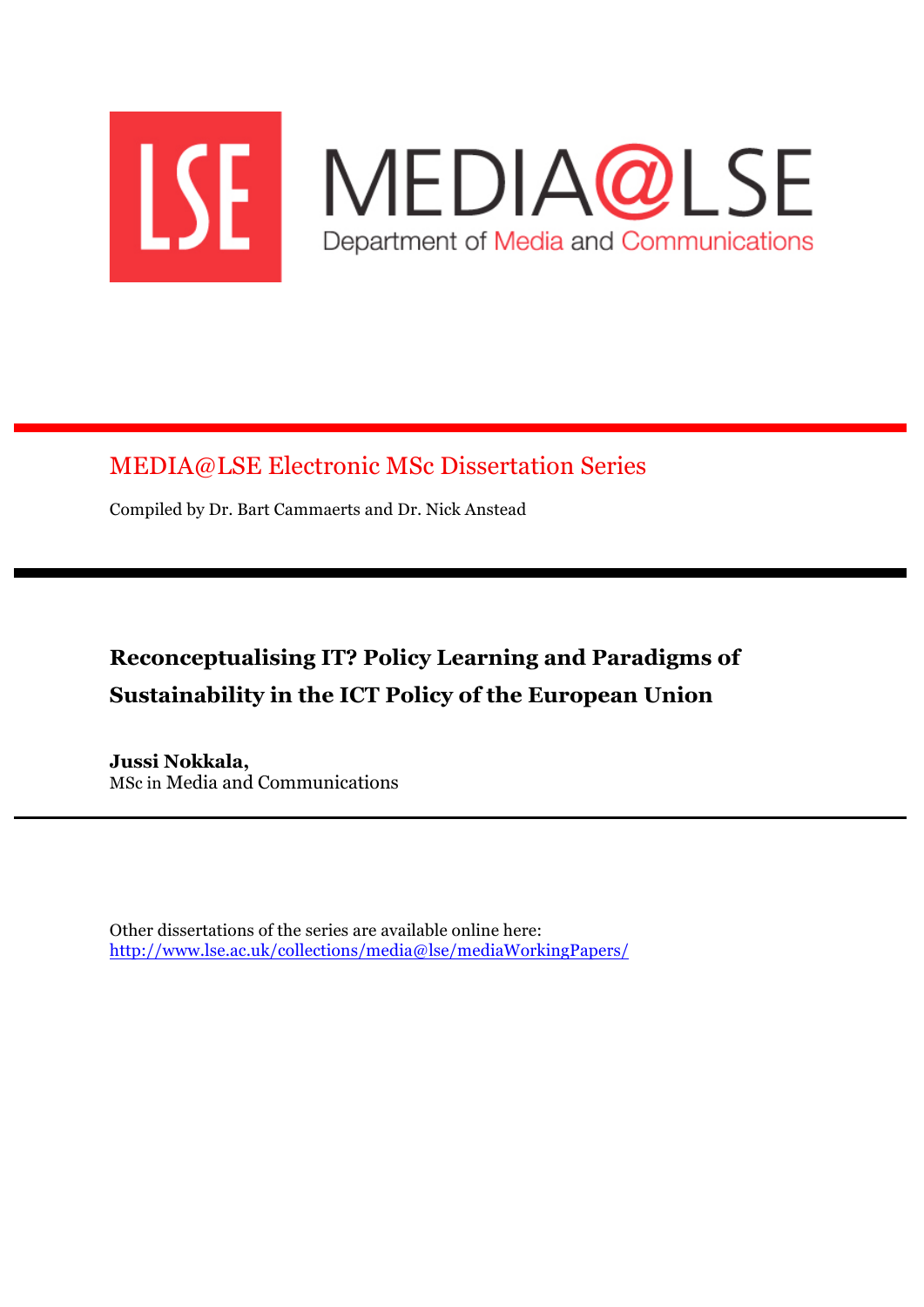**Dissertation submitted to the Department of Media and Communications, London School of Economics and Political Science, August 2010, in partial fulfilment of the requirements for the MSc in Media and Communications. Supervised by Professor Dr. Robin Mansell.**

Published by Media@LSE, London School of Economics and Political Science ("LSE"), Houghton Street, London WC2A 2AE. The LSE is a School of the University of London. It is a Charity and is incorporated in England as a company limited by guarantee under the Companies Act (Reg number 70527).

Copyright in editorial matter, LSE © 2011

Copyright, Jussi Nokkala © 2011. The authors have asserted their moral rights.

All rights reserved. No part of this publication may be reproduced, stored in a retrieval system or transmitted in any form or by any means without the prior permission in writing of the publisher nor be issued to the public or circulated in any form of binding or cover other than that in which it is published. In the interests of providing a free flow of debate, views expressed in this dissertation are not necessarily those of the compilers or the LSE.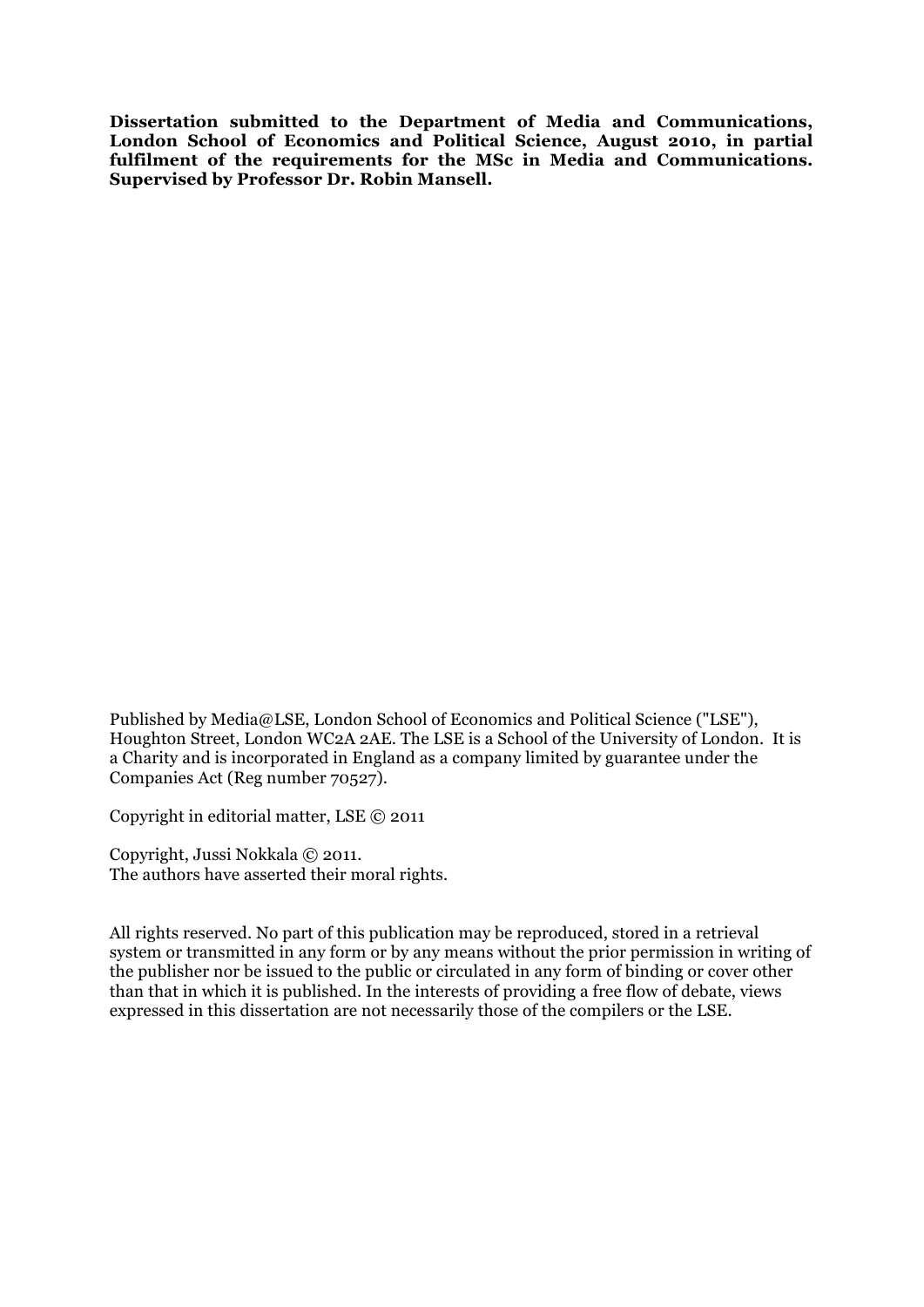## **Reconceptualising IT?**

## Policy Learning and Paradigms of Sustainability in the ICT Policy of the European Union

#### **Jussi Nokkala**

#### **ABSTRACT**

The potential of information and communication technologies (ICT) in delivering an environmentally sustainable society has become an increasingly important area in ICT policy. However, the opinions of non-ICT experts that are guided by paradigms of sustainability rather than ICT paradigms, remain largely neglected in current policy debates. Simultaneously, communication scholars have started to apply a governance approach to media policy, but have yet to assess the influence of actors such as environmental nongovernmental organisations (ENGOs) in ICT policy. This paper will aim to fill this gap by comparing contesting paradigms of sustainable ICT policy in the EU. It is argued, that the exclusion of ENGOs from the policy process is likely to lead to incremental and insufficient adjustments, rather than a reconceptualisation of policy objectives. As the multidimensional qualitative data analysis suggests, the dominant ICT paradigm in the EU has started to shift from a techno-economic to a socio-economic definition of knowledge society, but fails to include environmental concerns in a meaningful way. The weak level of commitment to environmental objectives is related to a lack of possibilities to reconceptualise objectives within the new domain of low carbon economy. This is likely a consequence of excluding non-ICT experts, that could have been avoided through a more pluralistic consultation of actors*.*  In order to achieve effective environmental policy integration in ICT policy, this paper recommends more flexible, participatory and decentralised forms of governance that could enable a reconceptualisation of environmental objectives.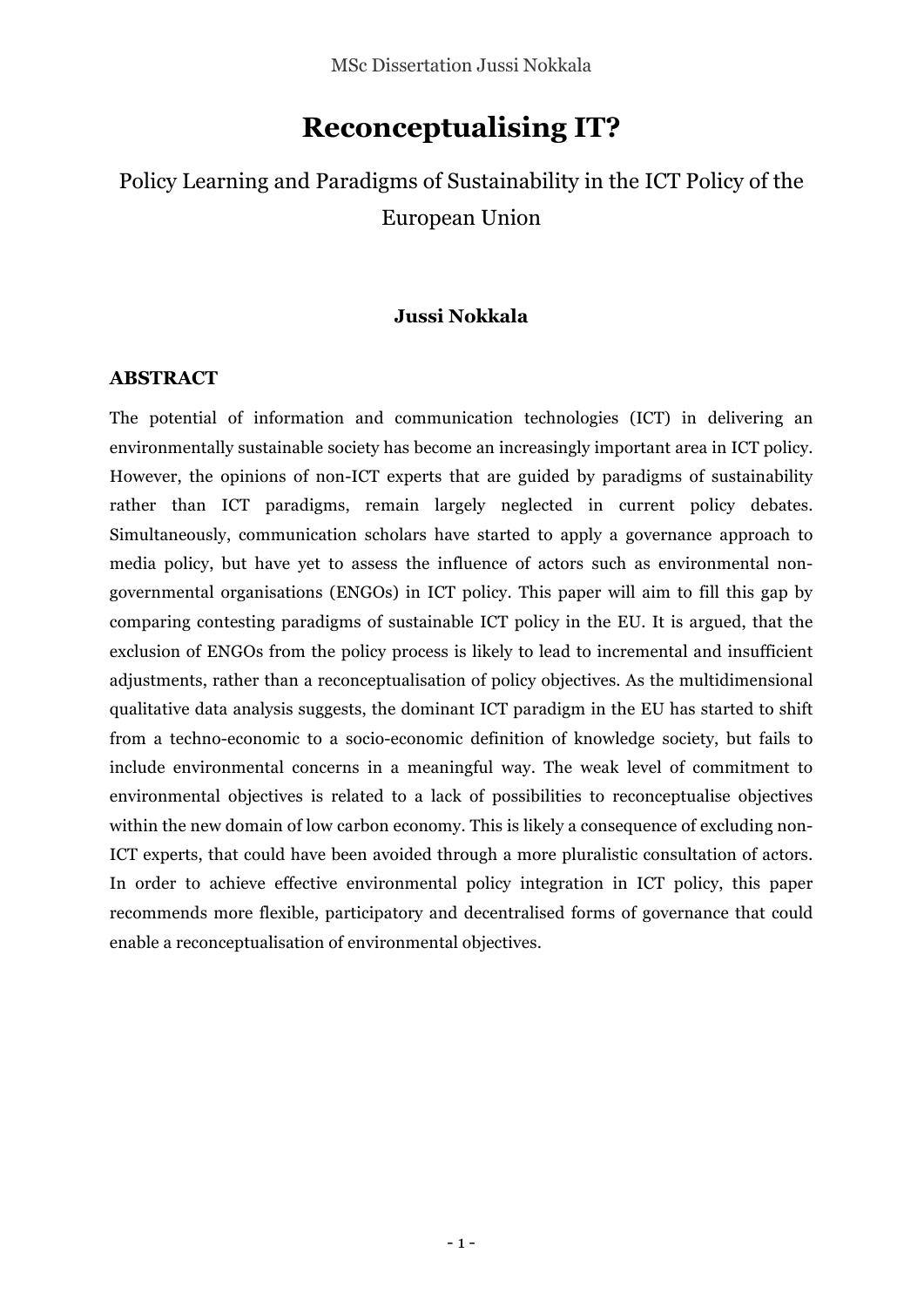### **INTRODUCTION**

It is commonly accepted that the information and communication technologies (ICT) industry accounts for approximately 2% of global green house gas emissions (e.g. Gartner 26.4.2007). With an ecological footprint equivalent to the aviation industry, the environmental regulation of ICT has become a widely debated policy issue. Current developments in China, Japan and the European Union (EU) indicate that national and regional knowledge society strategies are starting to consider the potential of ICT in delivering an environmentally sustainable economy and society. Nevertheless, the effectiveness of current policies is challenged by non-state actors suggesting that incremental changes in the ICT industry will not lead to a low carbon society. More likely, a pluralistic ICT policy that sees the delivery of the knowledge society as a collaborative effort focusing on applications would give rise to a systemic reconceptualisation of policy objectives.

Paradigms of ICT have been used as a justification of the reorganisation of socio-economic relations. Knowledge and technology have been promised to facilitate economic growth and promote social equity. In an age marked by global challenges such as climate change and environmental degradation, current developments suggest that environmental sustainability could be incorporated into the idea of knowledge societies. Academically the interconnection of social, economic and environmental aspects of ICT policy remains largely neglected<sup>1</sup>.

Whereas policy content and policy principles are negotiated between a variety of actors, the justification of certain policies is founded on a more theoretical set of norms and values or paradigms. A paradigm shift may change the measures that guide policies as well as the content of policies. Simultaneously, the way in which different voices are included and excluded in policy formulation has an impact on the whole society. Thus, the study of policy paradigms examines the intellectual dimension of policy, the meaning of knowledge and learning in the policy-making process: "[P]olicies cluster around a core set of intellectual commitments that help define the character of the problems they are responsible for and provide paradigmatic solutions to those problems" (Weale et al. 2000: 55).

The EU has committed itself to be an economic, social and environmental leader. Through vast technological change, media convergence and new modes of knowledge production,

 $\overline{a}$ <sup>1</sup> E.g. Van Cuilenburg and McQuail (2003) assess media policy paradigm shifts, but do not include environmental aspect as a part of the general objective, the attainment of public interest. Similarly, Heeks (2002) presents a systematic view of ICT and does not include environmental factors as *influencing factors*. Freeman (1996) argues for a "green techno-economic paradigm", but does not address the wider societal impact of green technology.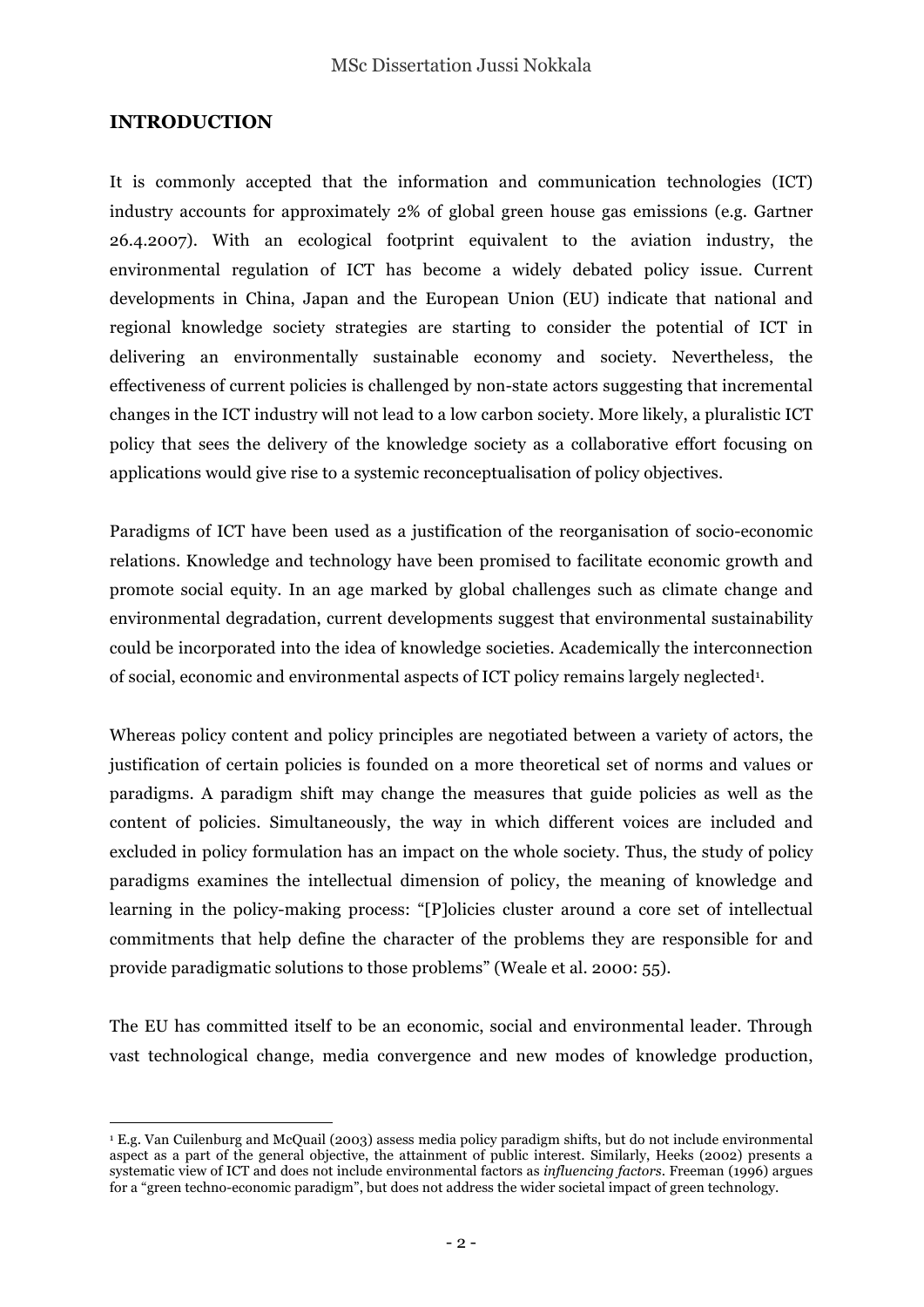knowledge society has become a key concept in the EU that is believed to tackle challenges reaching from economic downturn to climate change and social inequalities.

But how do paradigms guide individual policy measures? In order to understand the possibility of incorporating economic, social and environmental aspects under in ICT policy, we need to look at three levels of policy paradigms (Weale et al. 2000):

*Policy content* includes adopting individual measures and providing frameworks for individual measures, such as the Environmental Action Programmes (EAPs).

*Policy principles* are "a set of principles to guide developments and to justify measures that are taken. Together these principles constitute the core of EU policy discourse" (Weale et al. 2000: 62).

*Justification of policy* can be understood as the underlying rationale of policy-making. Historically, the EU has moved from the exclusive pursuit of economic growth to ecological modernisation, stating that there is no necessary trade-off between economic growth and environmental protection. In other words, the idea of ecological modernisation suggests, that economic growth can take on more environmentally sound forms. This concept can be juxtaposed by the idea of sustainable development that incorporates economic development with the ideas intergenerational equity, social justice and participation (see Weale 2000).

Different actors are guided by different types of policy paradigms, which would lead to different types of policy objectives. Recent policy proposals suggest, that "green ICT" has become a buzzword among ICT companies and policymakers. A common perception of current policy proposals is that "green ICT" could be used to incorporate environmental objectives into the economic system, thus enabling a knowledge-based low carbon economy. However, the opinions of non-ICT experts that are guided by paradigms of sustainability rather than ICT paradigms remain largely neglected in the policy debates. Simultaneously, communication scholars have started to apply a governance approach to media policy, but have yet to assess the influence of actors such as environmental non-governmental organisations (ENGOs) in ICT policy.

This paper will aim to fill this gap by comparing contesting paradigms of sustainable ICT policy in the EU. This paper argues, that the exclusion of ENGOs from the policy process is likely to lead to incremental and insufficient adjustments, rather than a reconceptualisation of policy objectives. In order to incorporate environmental concerns into ICT policy, this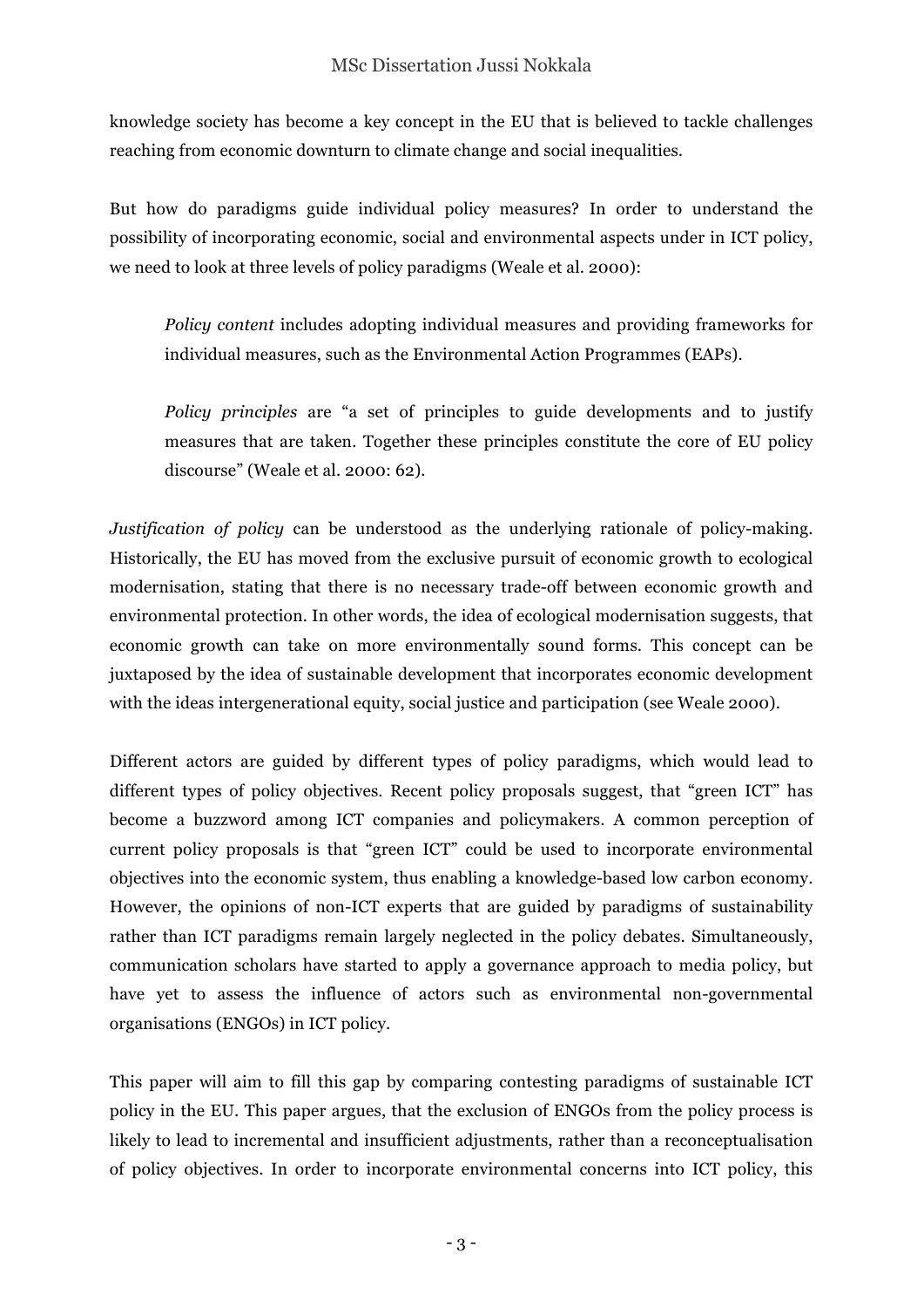paper proposes more participatory forms of governance. This paper will start by discussing the paradigms of ICT and sustainability and their policy applications in the context of the EU. It will then move on to discuss the shift from state-led policy to new modes of governance that see policy-making as a collaborative effort. Subsequently, it will analyse one key policy proposal for a new digital agenda in the EU and compare it with two alternative policy proposals. Finally, this paper concludes by discussing, why despite all the promising efforts, the European Commission (EC) failed to include sustainability measures in the digital agenda. Furthermore, the concluding chapter will offer recommendations for future research on ICT policy and sustainability.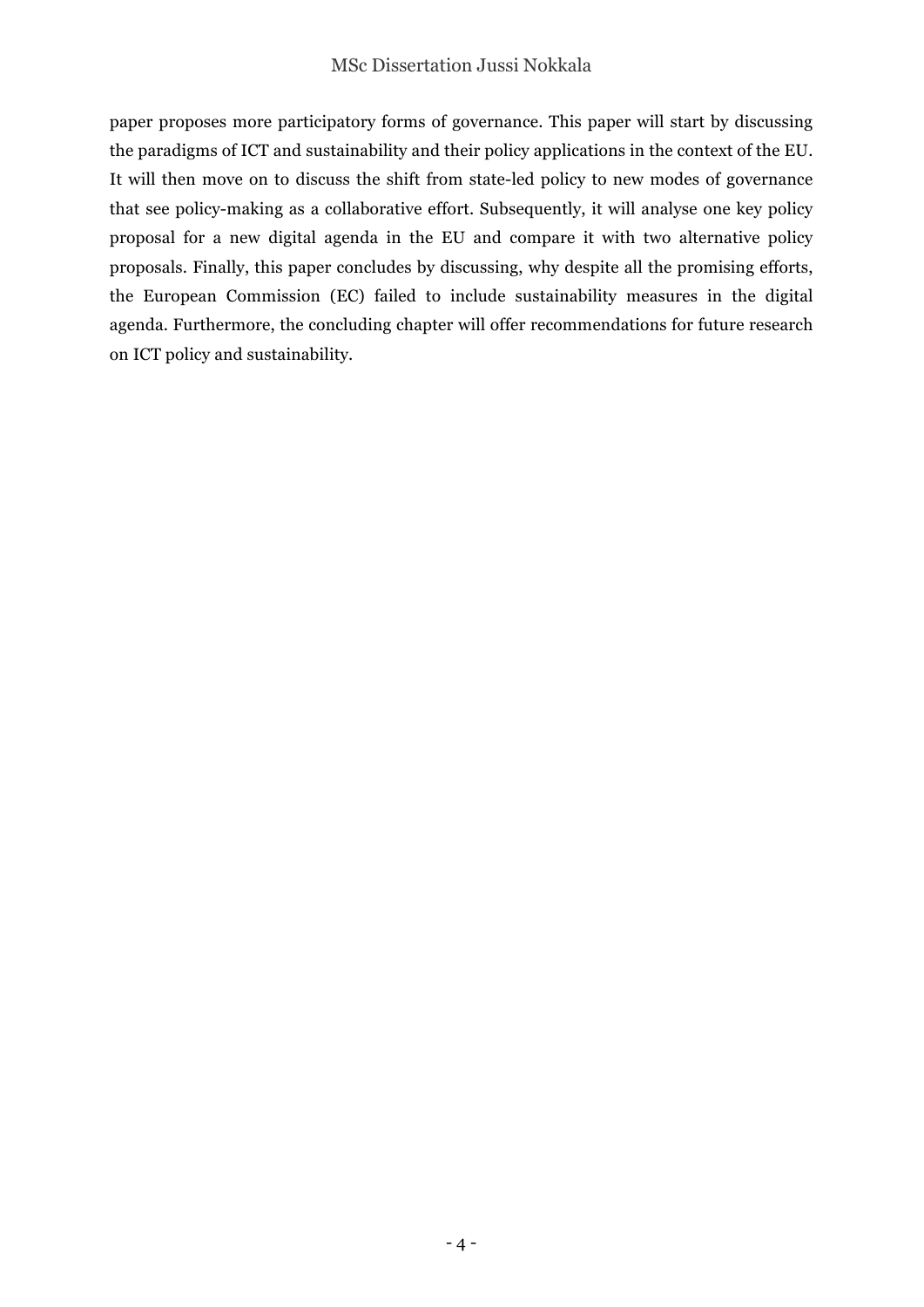### **LITERATURE REVIEW**

The idea of scientific paradigms derives from Thomas Kuhn's 1962 book *The Structure of Scientific Revolutions* (1996)*.* Paradigms can be described as a theoretical or philosophical framework, a set of principles, within which theories and rules are being formulated. Freeman (2007:34) argues, that in the 1990s the use of the term "change of paradigm" became commonplace in describing the advance of ICT. In policy analysis the term 'policy paradigm' is linked to the process of social learning, which suggests that a) policy is influenced by previous policy, b) the privileged officials and experts in a given policy area are the key agents advocating social learning and c) policy-making is influenced by "powerful influences from the society and the political arena" (Hall 1993: 288). This chapter will look at paradigms of ICT and sustainability and their applications in the EU context. Furthermore, it will discuss governance as a normative and analytical concept and the inclusion of non-state actors in the policy process.

#### **ICT Paradigms**

The rise of the 'Information Age' and 'Information Society' is marked by a change in the technological-economic paradigm as well as a changes in technological, organisational, social, cultural and political systems. ICT policy can be seen as the underlying structure that enables the governance of the ICTs and their applications within a given society. The new form of society, *Information Society, Knowledge Society* or *Network Society* can be defined as a society (or societies) that is/are increasingly relying on information, knowledge and networks (see Castells 2000).

Definitions of *Information Society* (IS) can be divided into different groups, based on their criteria of describing the role of information in the modern age. Webster (2002) identifies 5 different types of definitions: technological, economic, occupational, spatial and cultural. In reference to Webster, Servaes (2003) suggests that the most common definition of IS is the technological, which sees ICT as the leading growth sector in advanced industrial economies. Yet, as Servaes observes, there has been a gradual shift towards a more socio-economic and cultural definitions of the IS. However, current definitions neglect environmental aspects of information societies.

Other scholars prefer the term *knowledge society*, which emphasises the shift from ICTs as drivers of the economy towards an understanding of ICTs as enabling creativity and knowledge. In addition, some definitions suggest a plural definition of *knowledge societies*,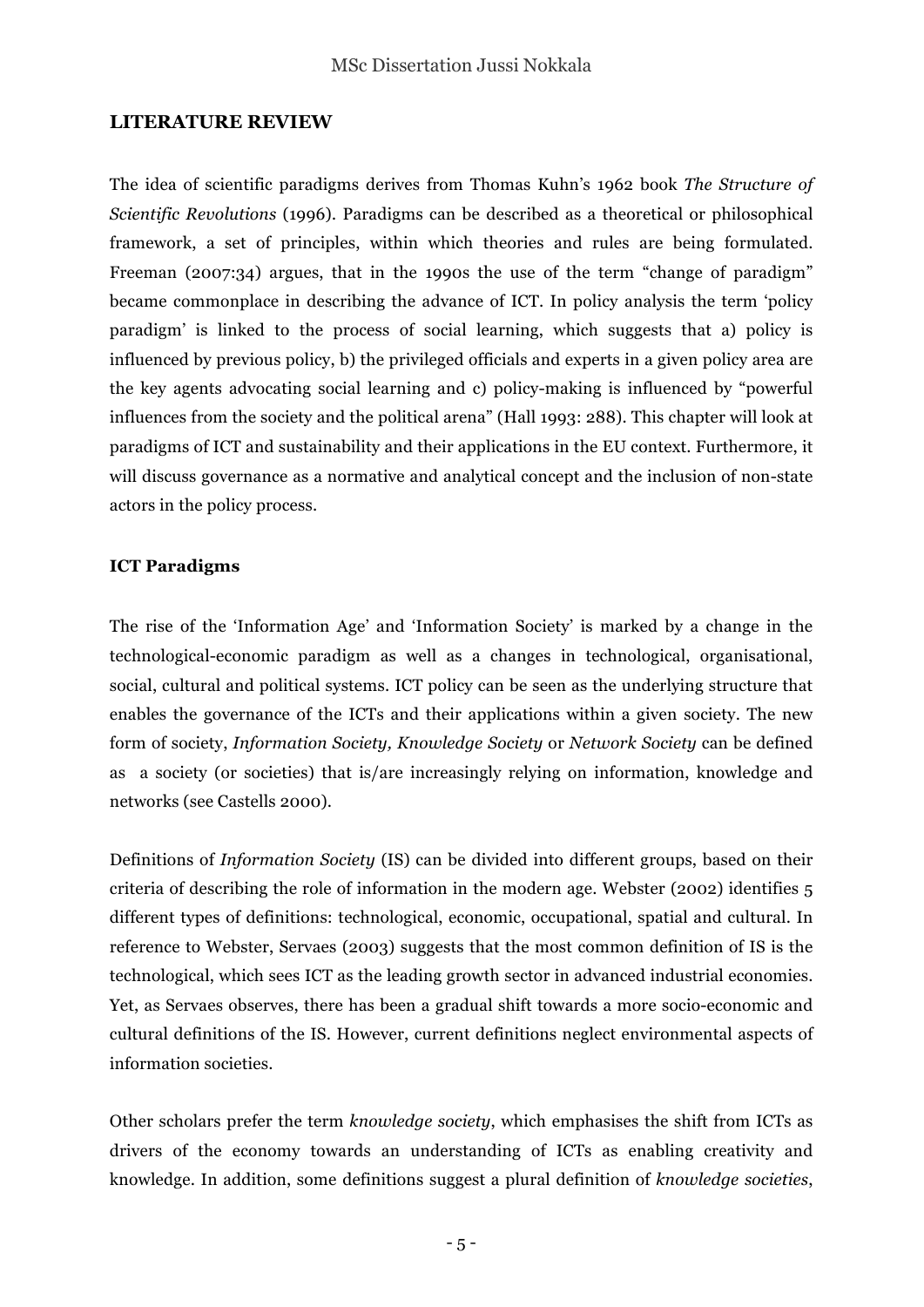because there are many routes to a future knowledge society depending on historical and contextual circumstances (Mansell & Wehn 1998: 12). Arguably, the paradigm shift from *Information Society* to *Knowledge Societies* indicates a shift from a technocratic understanding of passive information towards more cultural definitions of knowledge-based societies.

The concepts of 'information economy' and 'knowledge economy' emerged from academic debates on the commodification of communicative processes. First major contributions in this area appeared in the 1960s and 1970s. As Babe (2002: 254) notices, Fritz Machlup's 1962 book, *The Production and Distribution of Knowledge in the United States* had an important impact on directing economists' attention to the markets for information. Furthermore, Marc Porat (1976) proclaimed that the information sector of the US economy had increased to 46% of GNP, leading him to suggest that United States had become an Information Economy. These fundamental studies as well as many others (Stigler 1961; Drucker 1969; Bell 1974) lead to various policy responses that emphasised the importance of information in generating wealth and sustaining growth, and thus formed the basis for today's knowledge-based economies.

However, studies focusing on economic aspects of knowledge-based societies require reevaluation in the rapidly changing environment. Benkler (2006:2) identifies two simultaneous shifts that point out the limitations of "market-based production places on the pursuit of the political values central to liberal societies": 1) the shift to an economy based on information and culture, and 2) the interconnected communications environment, the Internet. Whereas the first shift indicates that new patterns of production based on information are at the core of our economic system, the second shift "allows for an increasing role for non-market production in the information and cultural production sector, organised in a radically more decentralised pattern than was true of this sector in the twentieth century" (Benkler 2006: 3). In this new mode of economy, *networked information economy*, social production may have an essential impact, alongside property- and market-based production, that were the two main forms of production in the earlier stage of the information economy, the *industrial information economy*. Whereas the old economy relied on centralised production of communication goods, the new economy is based on decentralised individual action and low technological constraints on information production.

The economic shift as well as the new communications environment poses several questions for current approaches in ICT policy. The new forms of production as well as the cultural definitions of knowledge societies imply a shift towards a more socio-economic paradigm. As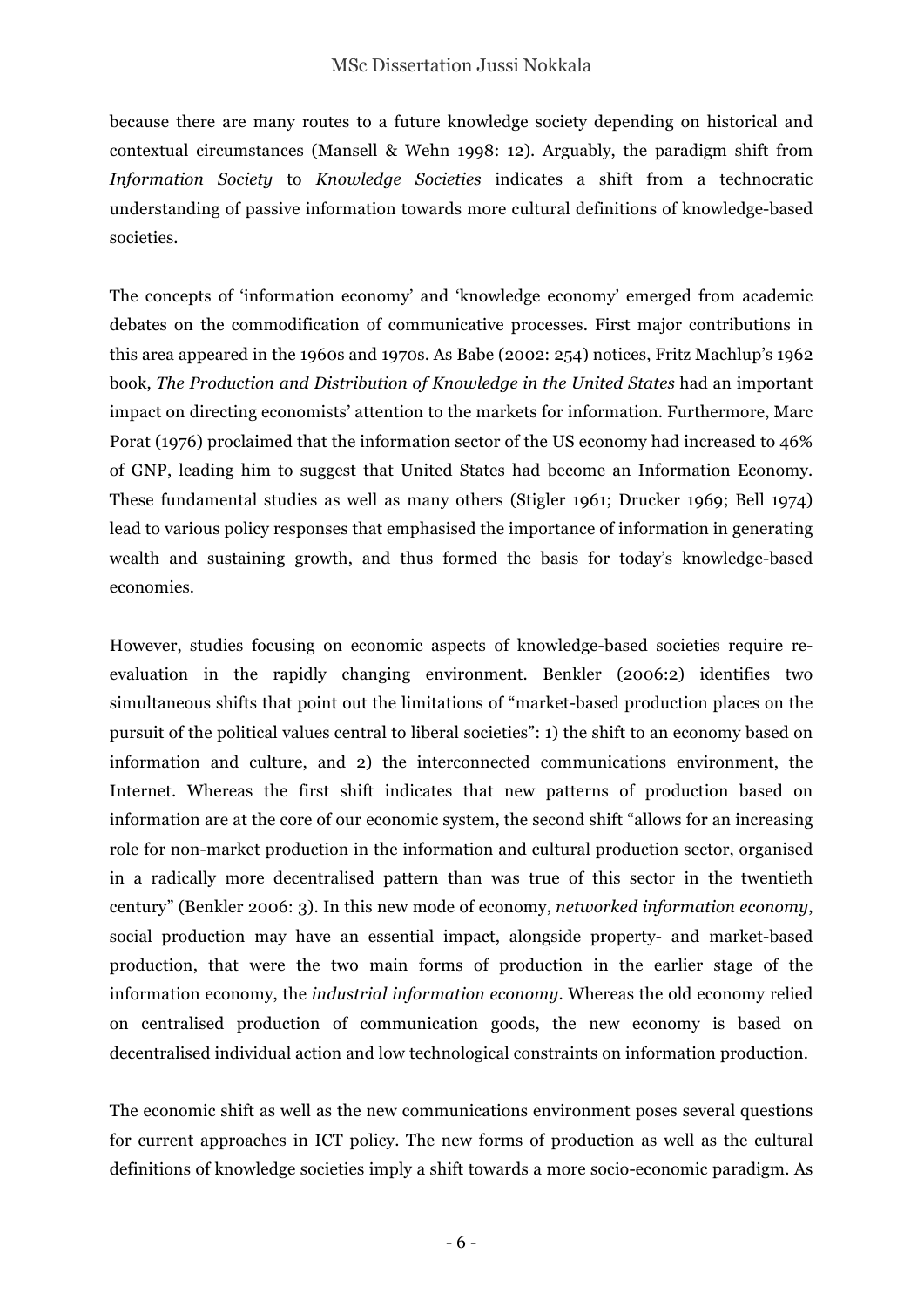the example of ICT policy of the EU shows, there are signs of a transformation in policy. However, the incorporation of social as well as environmental aspects requires further assessment.

#### **ICT Policy of the European Union**

From 1980s onwards, European telecommunications have experienced an extensive shift from state monopolies to a free market system based on private property in both infrastructure and services. Furthermore, as Bauer (2002: 111) describes, the convergence of various ICT sectors (broadcasting, telecommunications, computing etc.) to one unified sector, demanded a more integrated regulatory framework. By the end of 1990s virtually the whole industry operated under a new global, competence driven regime (OECD 2001 as in Jordana 2002: 2).

Since the focus of this paper is on paradigms of ICT and not on media per se, the paper makes use of the term "ICT policy" instead of "media policy". In this case, ICT policy is understood as a policy area not limited to one industrial sector. As Freedman (2008) notes, media convergence muddles the difference between mass media and telecommunications, necessitating a technology-neutral approach to policy and inviting policy interventions from a variety of political, economic, social and cultural perspectives.

Furthermore, we need to distinguish between *policy*, *regulation* and *governance*. Freedman (2008: 14) describes (media) *policy* as "the development of goals and norms leading to the creation of instruments that are designed to shape the structure and behaviour of media systems". Freedman (2008) describes *regulation* as the legally binding tools deployed to achieve policy goals and *governance* as the total sum of informal and formal mechanisms that aim to organise media systems according to the resolution of media policy debates. It should however be noted, that this is a rather linear conceptualisation of the three levels, that does not establish a direct link between policy and governance. Instead, this paper assumes that the policy process is cyclical instead of linear, thus suggesting that governance does not only include the organisation according to the resolution of the debates, but contributes to the development of goals and norms.

The idea of the European Information Society emerged in the early 1990s and quickly became the overarching vision in telecommunications policy. The primus motor of this initiative was the European Commission (EC) that observed current developments in the USA and assumed the potential of ICTs to provide economic growth and competitive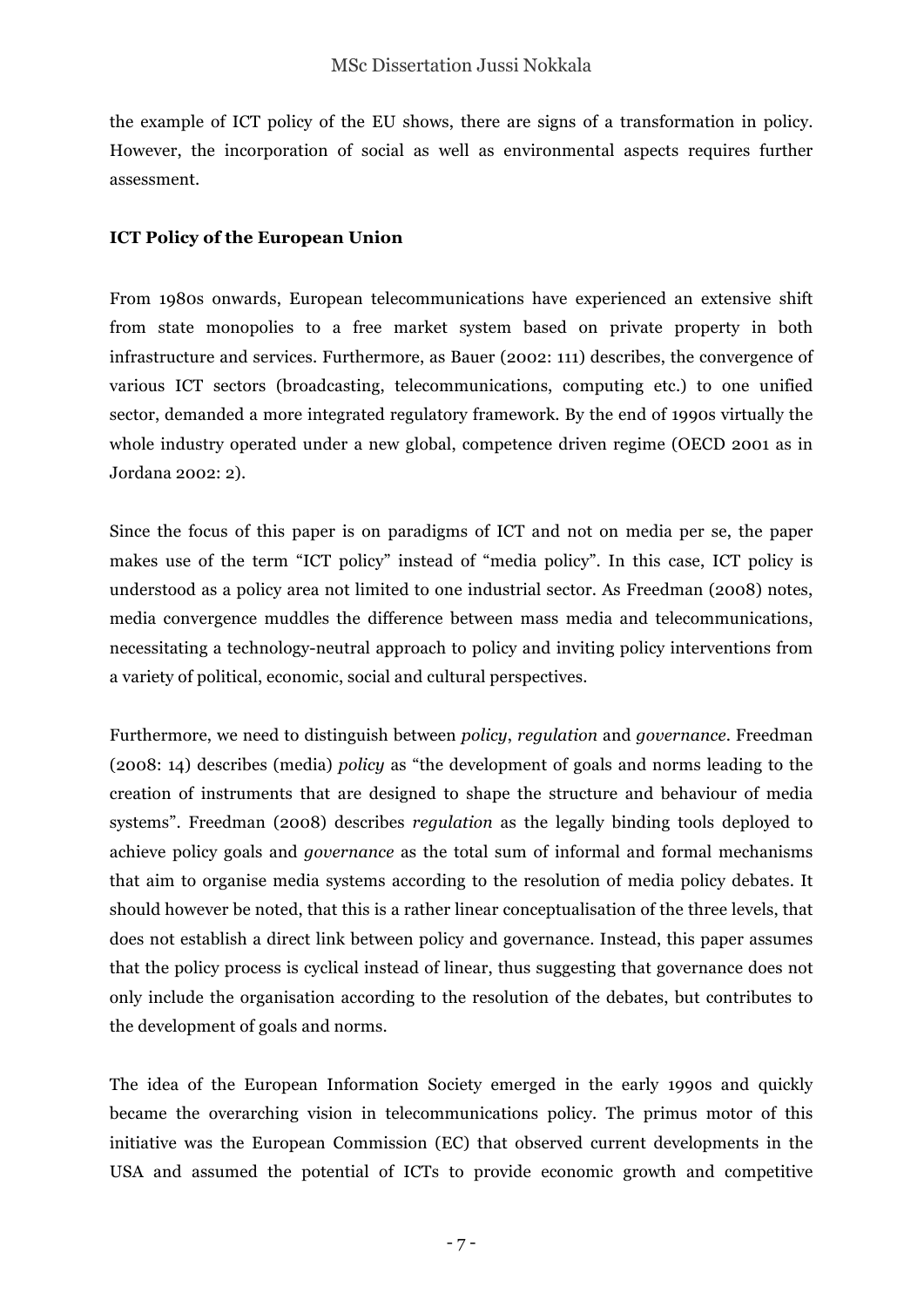advantages (Anttiroiko 2001). The first initiative was the publication of a Green Paper in 1987, which demanded a wide reform of the regulatory framework and a liberalisation of telecommunications services (EC 1987). The idea of the European Information Society was first expressed in the Delors White Paper (EC 1993), that drew links between technology, growth and employment. Another key document is the so called Bangemann report (EC 1994), that brought together a group of experts to make recommendations on enforcing the Information Society in Europe. Recommendations included a range of policy proposals from disseminating ICT applications in all fields of European policy and urged a strong commitment to liberalisation of the sector (Jordana 2002:4).

The European Commission controls the regulation and enforcement of the European Information Society, primarily through Directorate-General for Information Society and Media (DG INFSO), which was formerly known as DG XIII and shared a Commissioner with DG Enterprise. In 2005, DG INFSO was expanded to include media, thus indicating a further step in the convergence of all media to be a part of the same regulatory framework. This reaction was based on the requirements expressed in the new regulatory framework for electronic communications infrastructure and associated services that was adapted in 2003.

In 2000, the European Council of Lisbon expressed its aim to make EU "the most competitive and dynamic knowledge-based economy in the world capable of sustainable economic growth with more and better jobs and greater social cohesion" by 2010. The "Lisbon Strategy" relied heavily on concepts of innovation, learning economy and open method of coordination. Although the initial strategy was constantly updated, most of the strategic targets, including sustainable growth as well as social and environmental goals, were not achieved. The relaunch of the Strategy could not help achieve its goals and the Lisbon Strategy has been widely perceived as a failure (e.g. Euractiv 3.6.2009).

The unsuccessful action plans (eEurope 2002 and 2005) for ICT where followed up by the i2010 programme, that was introduced simultaneously with the expansion of the DG in 2005 and Viviane Reding's appointment as Commissioner for Information Society and the Media. A High Level Group of Member States' representatives was appointed to advise the Commission on the development and implementation of the i2010. The High Level Group concluded its work at its tenth meeting, arranged back to back with the high level Conference on Europe's future ICT policy, in Visby, Sweden.

In search for a new strategy the Commission called for input on a new digital agenda in its Digital Competitiveness Report (EC 2009). In response to this call, the Swedish Presidency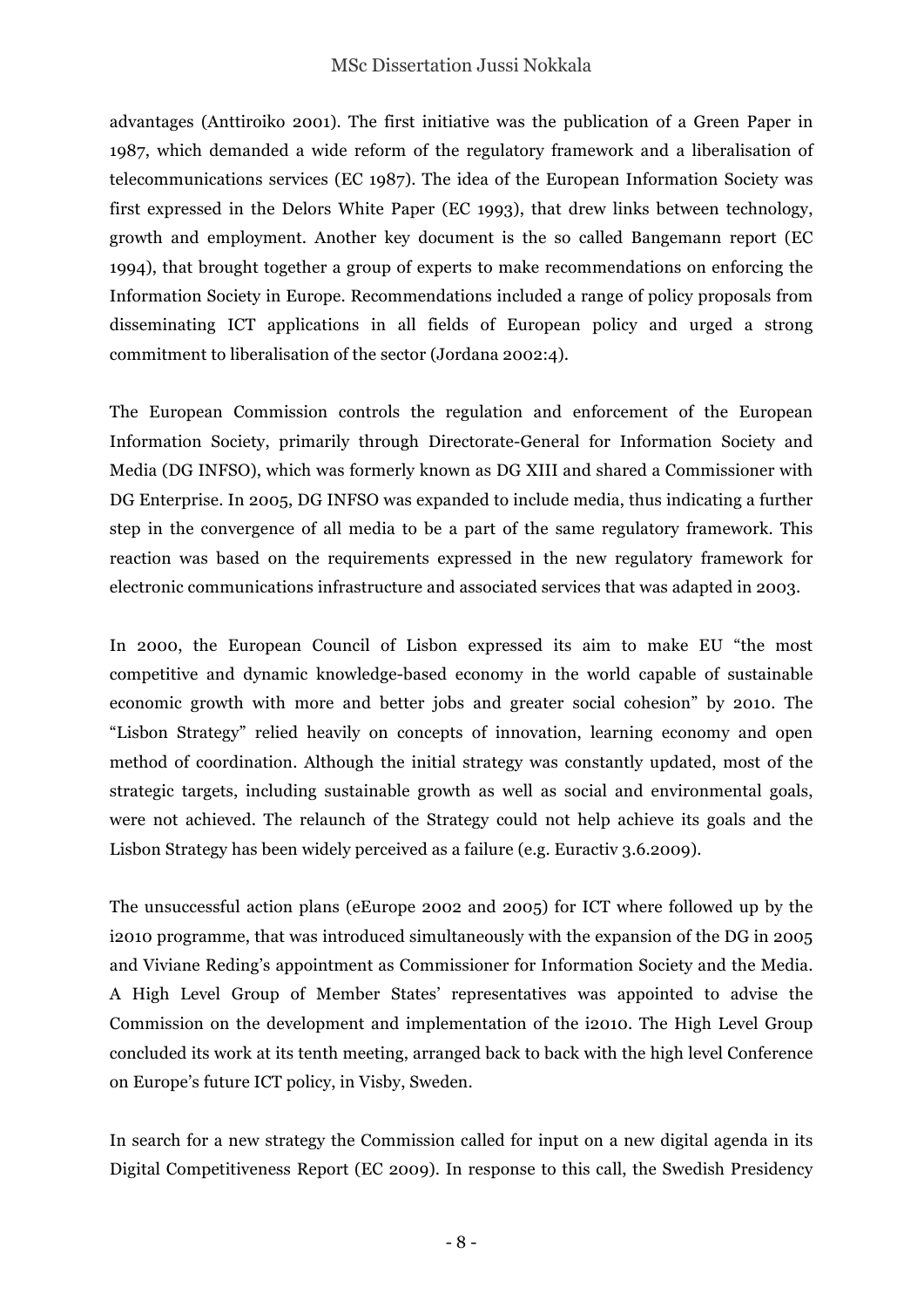organised the Information Society Conference "Visby Agenda - Creating Impact for an eUnion 2015". Prior to the conference, a report on the 'Green Knowledge Society' was published during the EU Presidency of Sweden in September 2009 (Forge et al. 2009; GKS). The report mapped out the next 5 years of the European information society and served as the central impetus to the Visby Convention on EU ICT policy in November 2009.

The Presidency Conclusions of the Visby Conference stated that ICTs contribute substantially to the European economy, employment as well as cultural and social life. The earlier goal of the Lisbon strategy was modified to the statement, that "[o]ur ambition should be to make Europe the world's most dynamic and competitive knowledge based economy which employs also ICT to fulfill our environmental responsibilities" (Swedish Presidency of the European Union 10.11.2009). The concepts of *Information Society* and *knowledge based economy* had been replaced by the concept of *green knowledge based society*.

The outcomes of the new agenda remained modest. The Council of the European Union expressed its acceptance for the new strategy by welcoming " (a) The Commission's intention to come forward with a follow-up new initiative to succeeding its i2010 strategy; (b) The Visby Declaration Presidency conclusions of 9-10 November 2009 resulting from the conference" (Council of the European Union 2009). In 2010, the Commission outlined a new action plan for digital economy, after appointing Neelie Kroes the Commissioner for the new portfolio of Digital Agenda. Digital Agenda was the first of seven flagship initiatives under the Europe 2020 strategy was introduced in May 2010. Despite the inclusion of social aspects in the new strategy, noticeably the core concept of 'green' (i.e. environmental sustainability) was not mentioned in the final strategy2.

Although a gradual shift towards a more inclusive approach to this policy area has occurred, there seems to be little practical change in the focus of policy approaches to *Information Society, knowledge based economy, green knowledge economy*. Jordana (2002) suggests, that EC has started to address the shortcomings of the first recommendations, commencing with the eEurope project in 1999. Nevertheless, the focus of ICT policy remains on technoeconomic aspects. Therefore, it seems to be justified to pose the question, whether social and cultural definitions of knowledge society policy will permeate the ICT policy of the EU. Furthermore, the environmental impact and applications of ICT need to be considered as part of cross-sectoral environmental policy integration. Thus, the three aspects of economic, social and environmental impact of ICTs form an interesting base for the analysis. Especially

 $\overline{a}$ <sup>2</sup> The only environmental objective of the new digital agenda is the 20% overall reduction in energy use on lighting (EC 2010).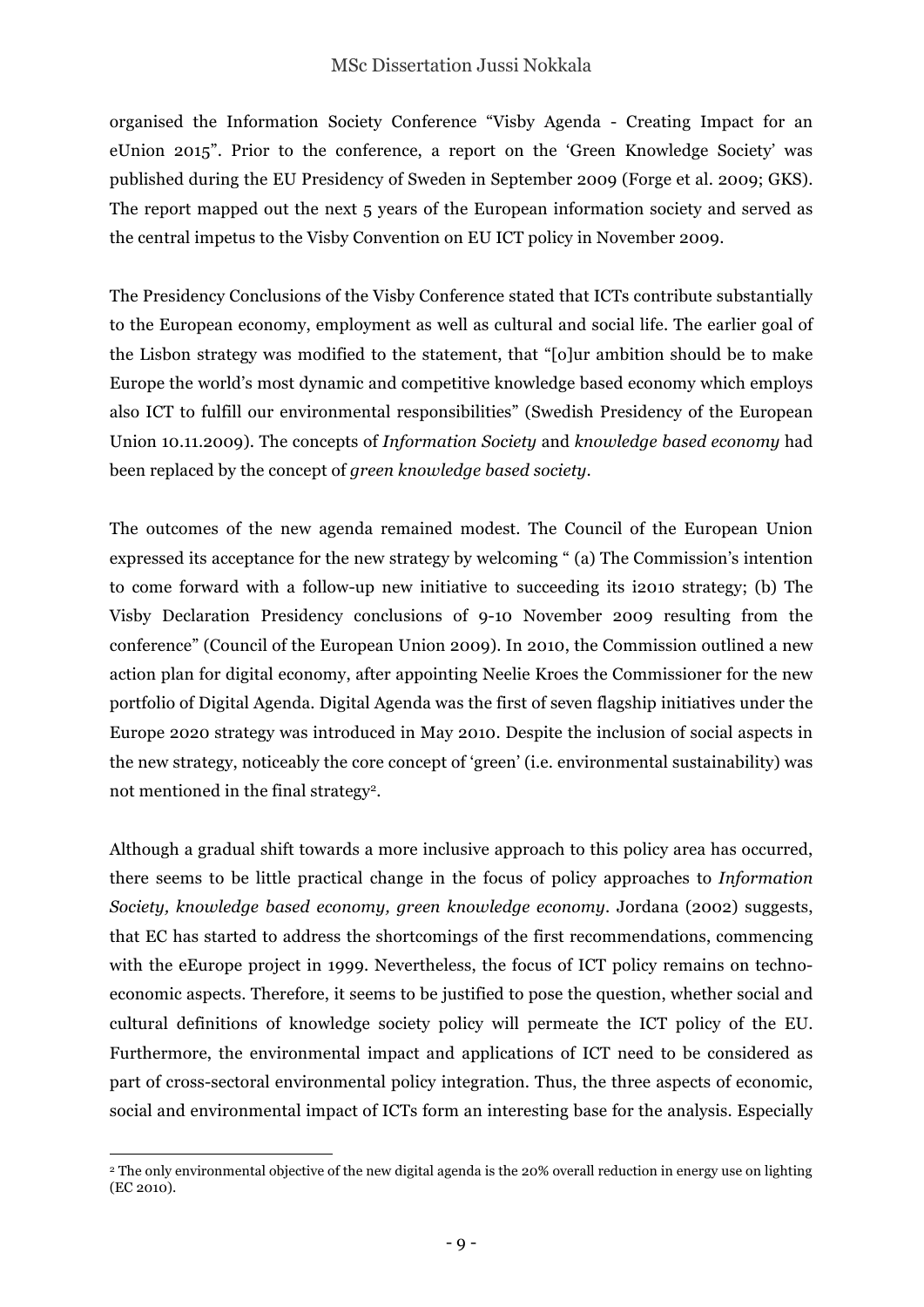the incorporation of environmental aspects and their compatibility with techno-economic and socio-economic approaches to ICT policy will be the focus of this paper.

#### **Paradigms of Sustainability**

The scientific evidence and the global awareness on ecological degradation have had an major impact on local, national and international politics. The impact of industry, economy and social life on the biosphere has become a key issue in decision-making. Furthermore, climate change has fundamentally changed the relation between science and politics. In this current situation, where only a healthy biosphere can sustain human life, policies and actions must be judged by the principle of sustainability (Heywood 2007: 267). Nevertheless, different notions of sustainability have been applied in policy-making, which may have different policy implications. The most powerful concepts in the European context are *sustainable development* (SD) and *ecological modernisation* (EM).

SD is the primary approach to environmental sustainability that incorporates environmental, economic and social concerns. As Dryzek (2005) suggests, SD has been the dominant global discourse of ecological concern since the publication of the Brundlandt Commission's report *Our Common Future* (WCED 1987). The key idea of the report is that "[h]umanity has the ability to make development sustainable - to ensure that it meets the needs of the present without compromising the ability of future generations to meet their own needs" (WCED 1987: 8). Although Brundtland was not the first to introduce the concept of SD and did not offer any practical steps to achieve SD, it accomplished to bring together a number of isolated and competing issues.

Whereas SD tries to incorporate social aspects with economic growth environmental protection, EM seems to emphasise the economic and environmental aspects of SD (see Weale et al. 2000)*.* In general, EM "refers to a restructuring of the capitalist political economy along more environmentally sound lines" (Dryzek 2005: 167; for an overview Mol & Jänicke 2009). Thus, it includes environmental concerns into the primary concern of governments, the promotion of economic growth, but unlike SD, does not advocate values of social justice.3

However, there are some limitations to this account. Whereas SD can be seen as a form of guiding principles for global responsibility, EM seems to offer more concrete guidelines for a environmentally sound economy in the European context. This does not mean, that the

 $\overline{a}$ <sup>3</sup> see also Langhelle 2000.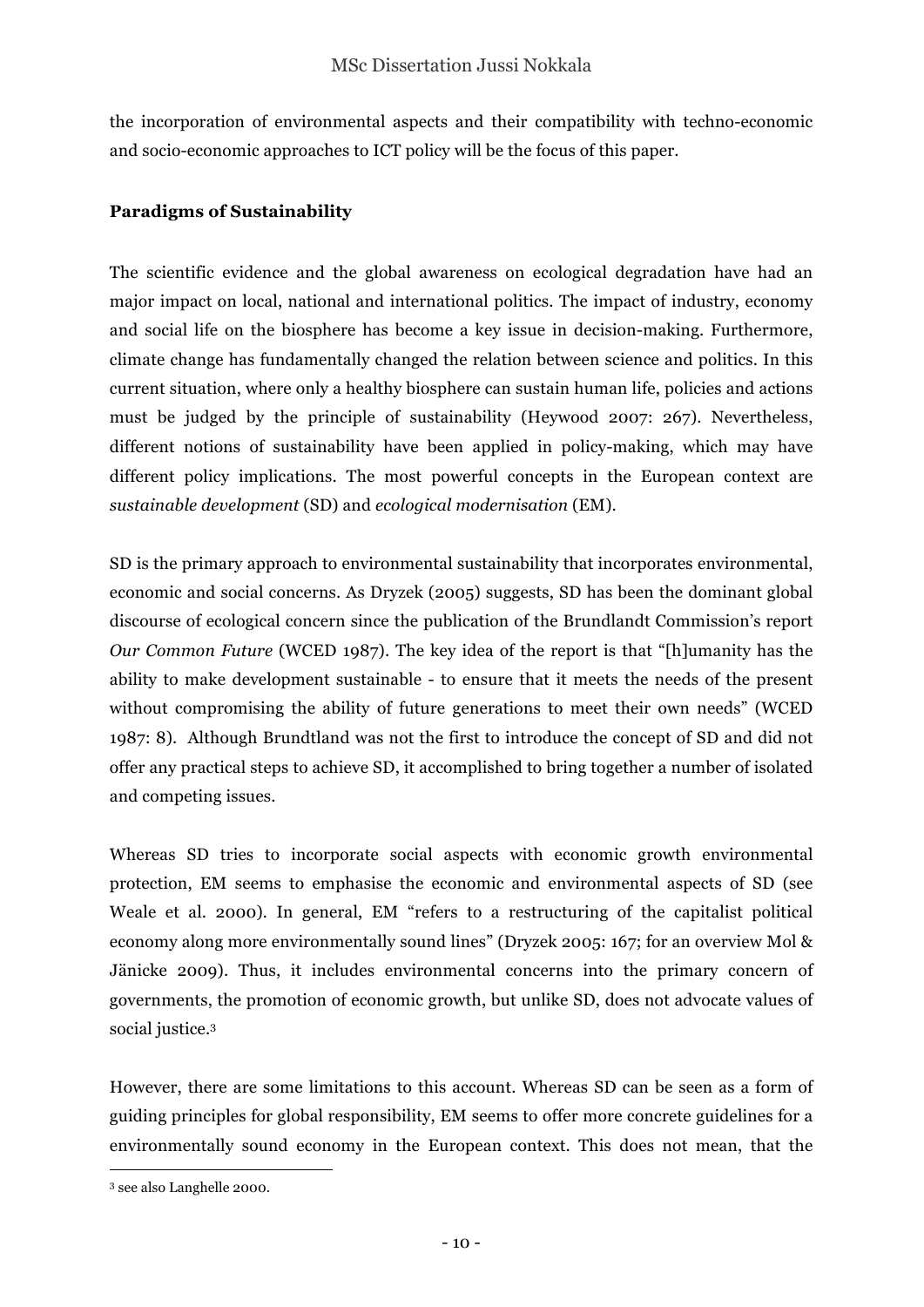concept of SD should be dismissed. Yet, based on the development in the European context, it is EM that is a more likely principle of environmental policy. Although, SD has been used more often in reference to ICT on a global scale (e.g. Mansell & Wehn 1998), and with a broader scope than before4, the same rules may not apply to the European context. As Weale et al. (2000) suggest, the predominance of EM over SD in EU environmental policy measures probably reflects the continuing importance of the origins of European integration in the Monnet method of economic interdependence. Thus, it can be assumed that technoeconomic definitions of ICT are more likely to connect with EM, whereas socio-economic and cultural definitions would suggest a link to SD. However, the conceptualisation of EM requires further assessment.

Depending on our definition of EM, it is possible to see it as the promotion of technological solutions to environmental problems or as an extensive institutional restructuring of the economic system. Christoff (1996) characterises weak EM as emphasising technological solutions, technocratic style of policy making monopolised by scientific, economic and political elites and restriction to developed countries that use EM to consolidate economic advantages. On the other hand, *strong EM* is marked by extensive institutional and social change in society, open and democratic decision-making as well as authentic communication about environmental affairs. Hence, it can be argued that a green knowledge society agenda that fulfills the criteria of *strong EM* is more likely to include social and environmental claims, than an agenda based on *weak EM*. Thus, our commitment to a version of EM is also related to our understanding of the society. In accordance with Beck's notion of 'risk society', the 'industrial society' generated environmental risks, that the new society is incapable of dealing with. Since classical institutions of the industrial society, i.e. the dominant actors in weak EM are losing their legitimacy in the eyes of the public5, authority could re-emerge from governance networks that cross traditional boundaries between state, economy and society (Dryzek 2005: 175-76). As Christoff (1996) notes, the differences between weak and strong EM are commonly aligned with the different perceptions of the industry and ENGOs respectively. This claim reinforces the initial argument, that the exclusion of ENGOs from the policy process is likely to lead to incremental and insufficient adjustments, rather than a reconceptualisation of policy objectives.

Three key assumptions follow from this. 1) Although there are historical and social incentives for the European Union to follow a SD approach rather, than an EM approach, the strong focus on economy in ICT policy of the EU indicates weak rather than strong EM. 2) Although

 $\overline{a}$ 

<sup>4</sup> As Servaes & Carpentier (2006: 7) argue, sustainability was initially formulated in terms of environmental sustainability, but has broadened its scope to include social economic and cultural aspects as well. <sup>5</sup> see Hajer 2009.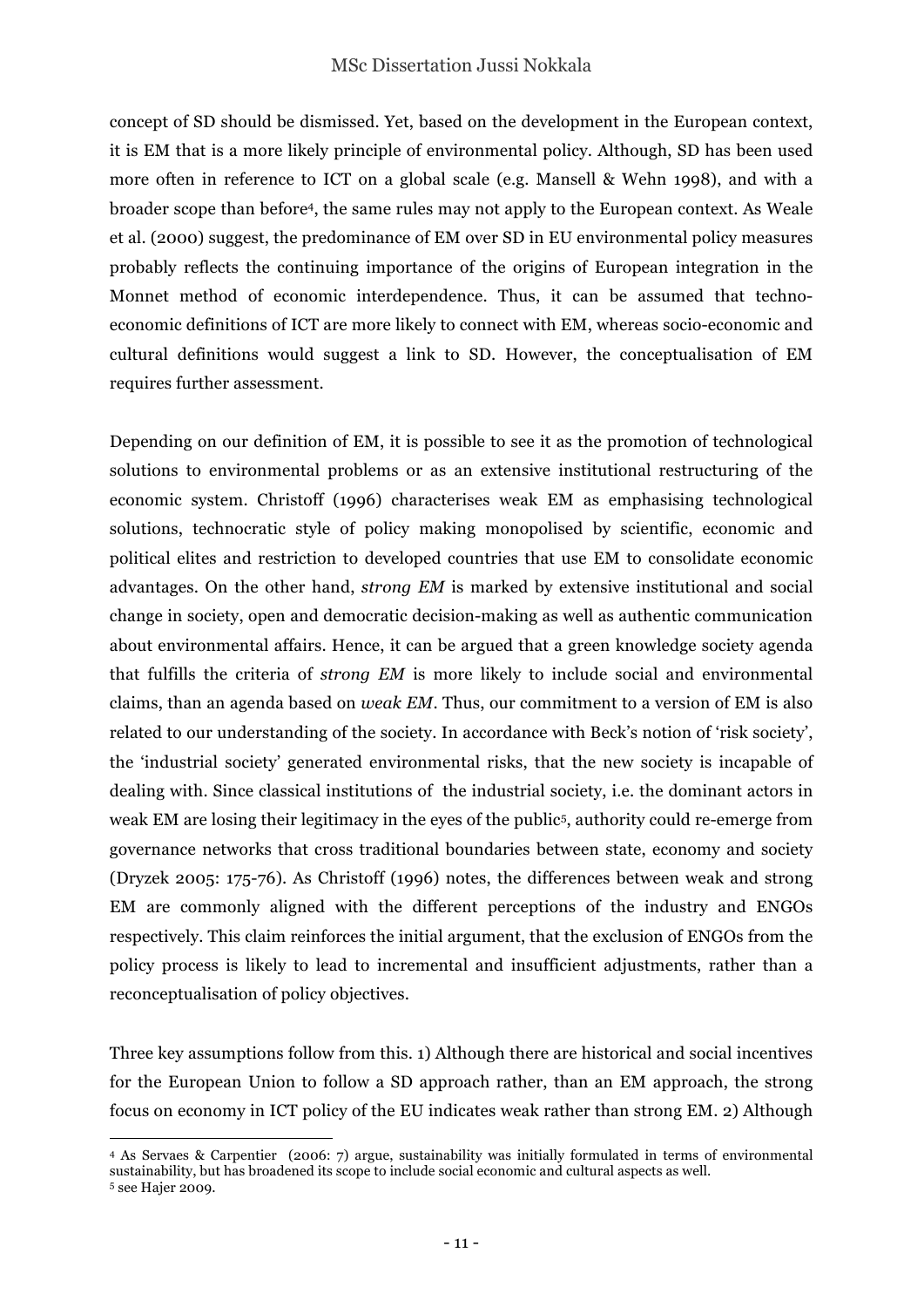EM does not include principles of social justice, a system based on *strong EM* may still form a base for an open, democratic and environmentally sound knowledge society. 3) Consequently, the strength of EM may reflect the prevailing mode of governance. Thus, we need to explore how the EU has incorporated environmental aspects across policy sectors.

#### **Sustainability and Policy Integration in the European Union**

Although the EU has been primarily concerned with establishing a common market and removing barriers, its environmental policy has proved to be quite resistant to political and economic pressure. Nevertheless, as Lenschow (2002) suggests, the European environment remains far from satisfactory. This is mainly due to two facts, 1) many environmental policies are poorly implemented by the member states and 2) progress in environmental policy is often counteracted by action in other policy fields. In order to tackle these problems the Commission has started rethinking its approaches and presenting more flexible, participatory and decentralised forms of governance. In order to achieve environmental policy integration (EPI). As Lenschow (2002) points out, current efforts to establish the environment as a horizontal policy as well as cross-sectoral partnerships reflect lessons learned from earlier policy failure.

Historically, the Commission has dealt with environmental regulation mostly through the Environment DG and the national environment ministries. These are currently being replaced by 'new governance' efforts, that emphasise learning across policy fields and across various levels of governance, hence within an open network structure (Kohler-Koch 1999 as in Lenschow 2002:296).

Such new approaches resemble to a large extent from the international discourse on sustainable development (see Lenschow 2002). The concept gained interest on the European agenda because of its attempt to reach a consensus between different policy areas at a low cost. With heated debates about the compatibility of environmental and economic objectives, it was no wonder, that the new 'no trade-off' conceptualisation found increasing acceptance. The new approach suggested, that environmental, economic and social objectives may be achieved in a mutually compatible way. In other words, "EPI represents a first-order operational principle to implement and institutionalise the idea of sustainable development, which assumed an increasingly central role in the EU's *acquis*" (Lenschow 2002: 297, emphasis in original).

EPI is most likely to bring about 'no trade-off' solutions when a new governance style is being adopted. Lenschow (2002: 300) suggests, that a general normative principle such as EPI is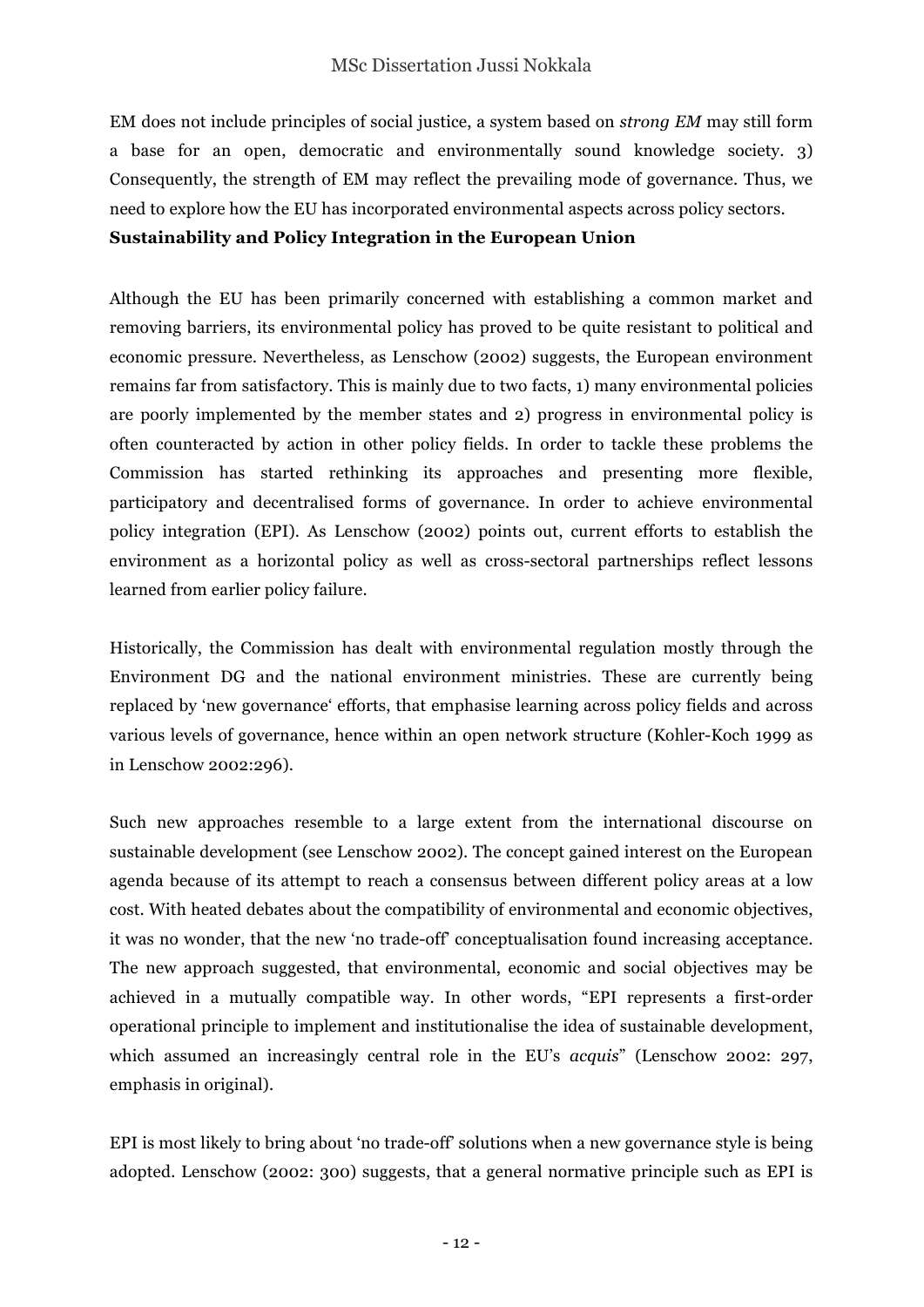dependent on facilitating action on lower levels of governance, that are not a part of the prestructured policy arena. "For this to work, the application of EPI is dependent on a wider societal dialogue and the inclusion of societal actors in modern governance". Thus, EPI is closely linked to the reflexive process of policy learning, where behavioural changes follow from reflecting on past experiences, the experience of others and new information, which are included in subsequent policy choices, potentially evoking a new policy paradigm. Arguably, effective EPI in ICT policy would thus require the inclusion of non-ICT actors. This would require a broader understanding of ICT governance, than current research on media governance suggests.

#### **Governance in the European Union**

The emergence of the governance approaches has had an major impact on theorising policymaking in the EU. Instead of depending on classic integration theories, governance approaches do not see the EU merely as an international organisation nor as a political system, but rather as an emerging system of "governance without government" (Pollack 2005: 36). The concept of governance has its roots in economics and political science. In recent years, the study of governance has risen to new dimensions and has also attracted a growing interest among communication scholars assessing media policy and regulation (Puppis 2010).

Governance approaches, cannot be seen as a coherent theoretical school, but much more as a set of characteristics as well as normative values that guide the research agenda. A basic definition of governance is offered by Rhodes (1996: 660), who defines governance as "selforganizing, interorganisational networks". In addition, four characteristics are used to distinguish governance from government: 1) interdependence between organisations (state and non-state) 2) continuing interactions between network members 3) game-like interactions and 4) a significant amount of autonomy from the state. Yet, as Pollack (2005) notes, perhaps the most far-reaching idea established by governance scholars is, that "contemporary governments lack the knowledge and information required to solve complex economic and social problems, and that governance should therefore be conceived more broadly as the negotiated interactions of public and private actors in a given policy arena." Furthermore, Pollack (2005) suggests, that instead of hypothesis-testing and generalisation, governance scholars tend to focus more on "thick description" and a normative critique of contemporary EU governance.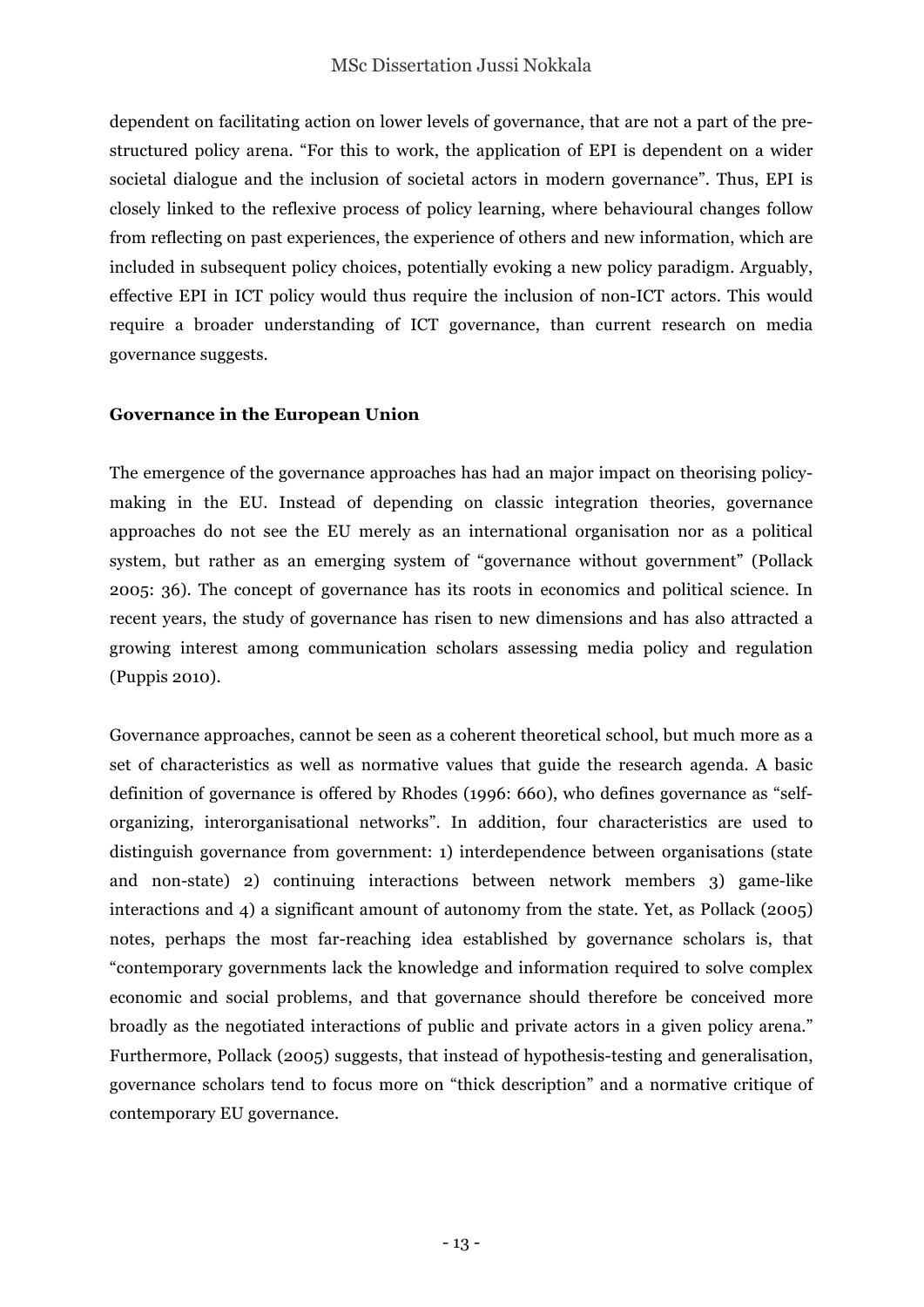Given the strong emphasis on interdependence, governance shifts our attention towards a new set of actors. As the main legislative initiator in the European Union, the Commission facilitates debates on policy formulation. In addition, the rotating Presidency of the Council of the European Union was used to provide political continuity, but also to promote new initiatives (e.g. Quaglia & Moxon-Browne 2006). Both actors may use expert reports or open consultations to initiate debate. As Kohler-Koch (1997) suggests, actors most likely to frame policy debates are those, who are interested in doing so and have the necessary resources. In the changing policy environment, actors do not include exclusively industrial actors, but nonprofit actors such as non-governmental organisations (NGOs) and think tanks as well. Although NGOs may not have the necessary resources to challenge industrial interest groups on a large scale, they are still relevant to the policy process. As Wallace (1997) suggests, the mapping of relevant actors in the EU is not necessarily a question of "who governs", but "who participates". Thus, this paper sees the policy process not only as a question of elitism versus pluralism, but tries to understand the ways in which actors establish policy networks and how they are included in the policy process.

Whereas various scholars have focused on the shift in authority from national governments to supranational and subnational actors, others have focused on horizontal factors of policymaking as well as different forms of policy communities and issue networks. Thus, governance studies have shifted towards specific policy sectors and scholars from various disciplines have started to use the concept of governance. In the field of media policy and regulation, Puppis (2010) suggests a dual conceptualisation of governance, where governance is not only the entirety of rules governing media systems, but also an analytical concept that offers a new way of describing media systems. Furthermore, Puppis (2010) follows a common distinction of governance into horizontal and vertical extensions. Whereas vertical extension focuses on different levels of regulation (supranational-national-local), horizontal dimensions are concerned with statutory regulation as well as self- and co-regulation of social and economic behaviour. In addition, Puppis (2010) supports the idea of normative aspects of governance, suggesting that governance not only describes the regulatory structure, but also points out shortcomings and develops ideas for improvements.

It should be noted, that Puppis (2010) focus is mainly on media and communications sector, thus excluding various non-profit actors from his conceptualisation. Given the necessity of EPI across policy sectors, and the technology-neutral approach to ICT policy inviting policy interventions from a variety of political, economic, social and cultural perspectives (Freedman 2008), the emergence of new actors in ICT policy, such as ENGOs, requires further assessment.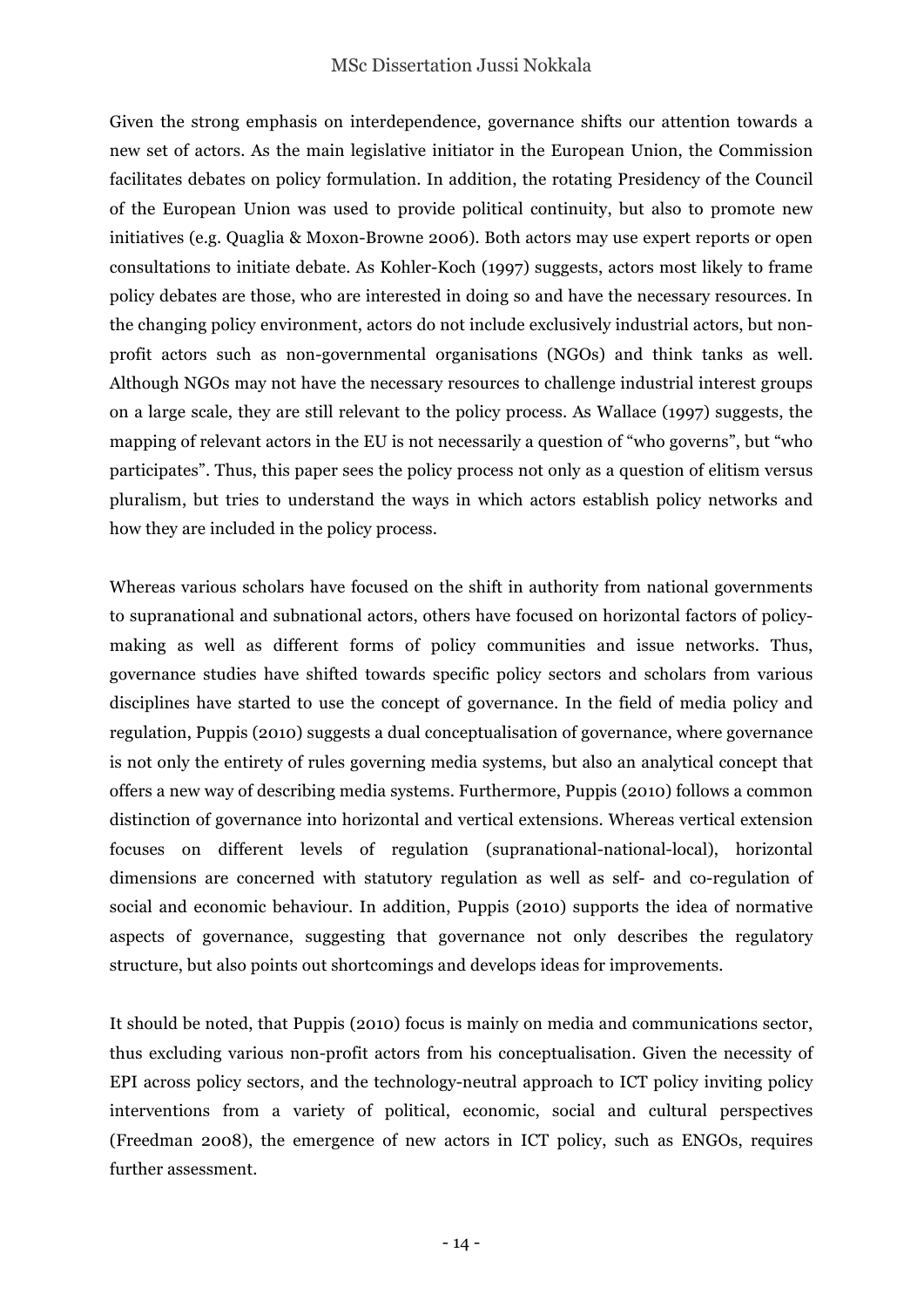#### **Research Questions**

As this chapter has suggested, definitions of knowledge society have shifted from exclusively techno-economic definitions towards more socio-economic and cultural definitions. Simultaneously, there is a growing awareness among policymakers, that environmental concerns need to be integrated among policy sectors. So far, however, there has been little discussion about the environmental aspects of ICT policy. Furthermore, far too little attention has been paid to more pluralistic definitions of media governance that include non-ICT experts, such as ENGOs in the policy process.

This paper will aim to fill this gap by comparing contesting paradigms of sustainable ICT policy in the EU. It is argued, that the exclusion of ENGOs from the policy process is likely to lead to incremental and insufficient adjustments, rather than a reconceptualisation of policy objectives. This paper sets out to understand how the future of the knowledge society is conceptualised, which actors influence the policy creation and which paradigms guide the agendas of different actors. Based on the theoretical framework of the project, three key questions emerge:

**RQ1:** Which aspects of economic, environmental and social impact of ICTs are included/excluded from the current policy proposal, "A Green Knowledge Society"?

**RQ2:** Why are certain aspects included/excluded?

**RQ3:** How does policy content relate to policy paradigms? What are the guiding principles and justifications of policy?

In order to understand how environmental and social aspects are included in the policy debate, the first objective of this paper is to assess the policy proposal on "Green Knowledge Society" (GKS). Second, GKS is compared with two other reports, that address the future of knowledge society in the EU as well as environmental and social impacts of ICTs. Since GKS was based on a expert consultation, that excluded opinions from non-profit actors such as ENGOs, this paper aims to point out the potential limitations of the report. A comparative analysis of alternative reports may not only allow us to point out shortcomings of GKS, but also help develop ideas for improvements. Finally, this paper tries to tackle the question, is environmental policy integration in the European knowledge society, without neglecting the social aspects of ICT.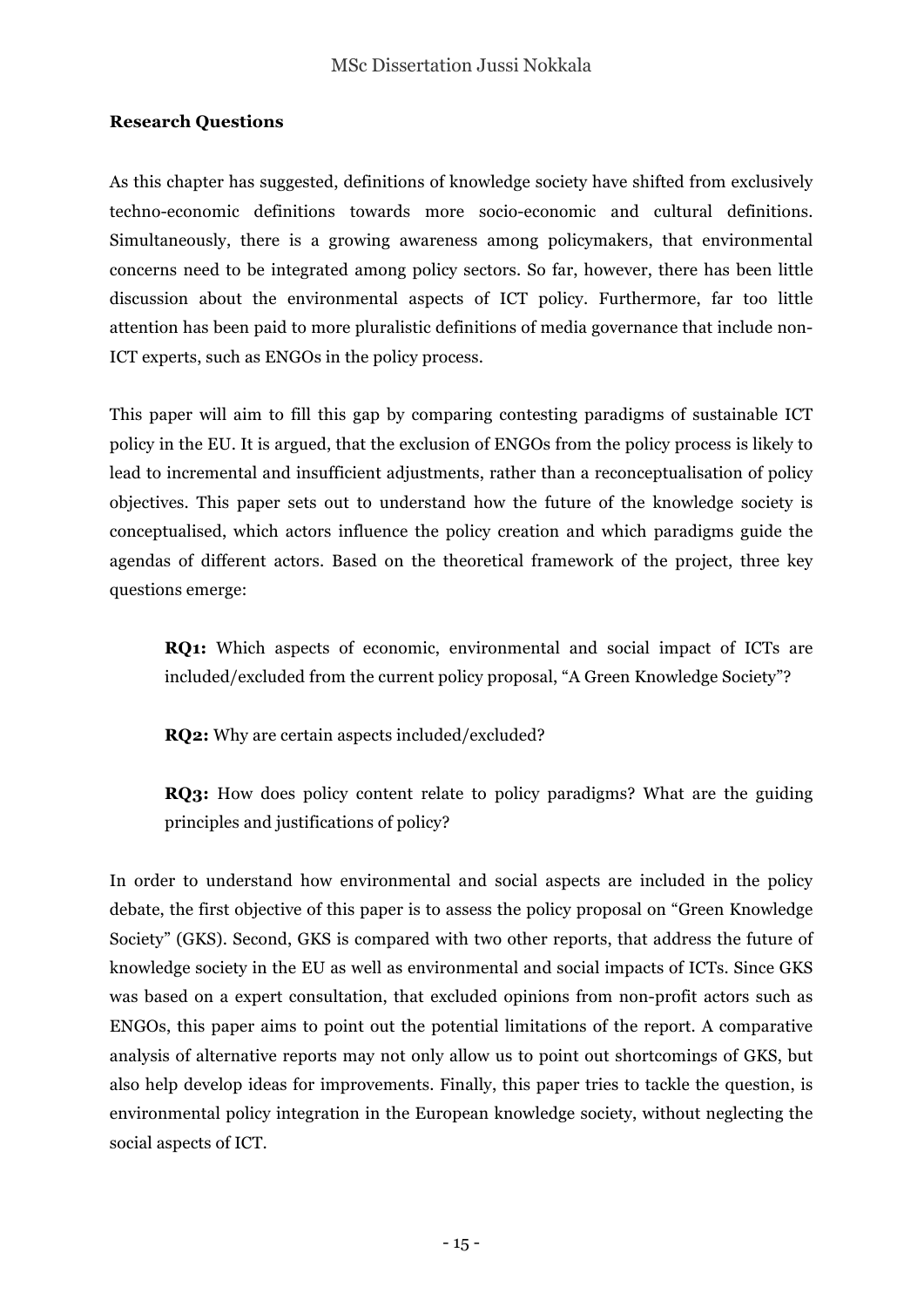#### **RESEARCH DESIGN AND METHODOLOGY**

This chapter establishes the research design of this paper. Firstly, a methodological framework is established to answer the research questions. Subsequently, this chapter explains the sampling of the data and establishes a design for the research tools of the analysis.

#### **Methodology**

This paper will make use of thematic analysis as a main tool of describing the three levels of policy paradigms, *policy content, policy principles* and *policy justification* (Weale 2000). Two different levels of coding will be used: the thematic coding and the heuristic coding. The multidimensional analysis follows the principles of the governance approach, "'thick description' and a normative critique of contemporary EU governance" (Pollack 2005).

The thematic coding is based on inductive reading of the preliminary data set. The thematic coding is support by the heuristic coding of data that focuses on unapparent aspects of data, such as social context, intertextuality and possible interpretations. Furthermore, it connects the thematic coding to the paradigms of sustainability (weak EM; strong EM; SD). The dual structure of coding, provides a solution to the main criticisms of the coding approach in qualitative data analysis, which is "the possible problem of losing the context of what is said" (Bryman 2008: 553). Thus, it bridges the gap between *what* is said and *how/why* it is said.

The coding organises the data into basic themes, which can be further grouped into organising and global themes. Following Attride-Stirling's (2001) categorisation of themes in thematic analysis, basic themes represent the lowest order theme deriving from data, organising themes summarise more abstract principles and global themes are super-ordinate principle metaphors in the text. Whereas basic themes and organizsng themes emerge in first place from the thematic coding, global themes are "both a summary of the main themes and a revealing interpretation of the texts". Due to their similar structures, the three dimensions of thematic analysis can be applied in the form of structuring policy paradigms as proposed by Weale et al. (2000). Thus, the three levels of policy content, policy principles and policy justification can be applied to the analytical framework proposed by Attride-Stirling (2001). This catergorisation will follow after the initial coding of the data.

Following the thematic and heuristic coding of data, the three proposals can be categorised applying Christoff's (1996) types of EM. Since the main focus of the analysis is on potential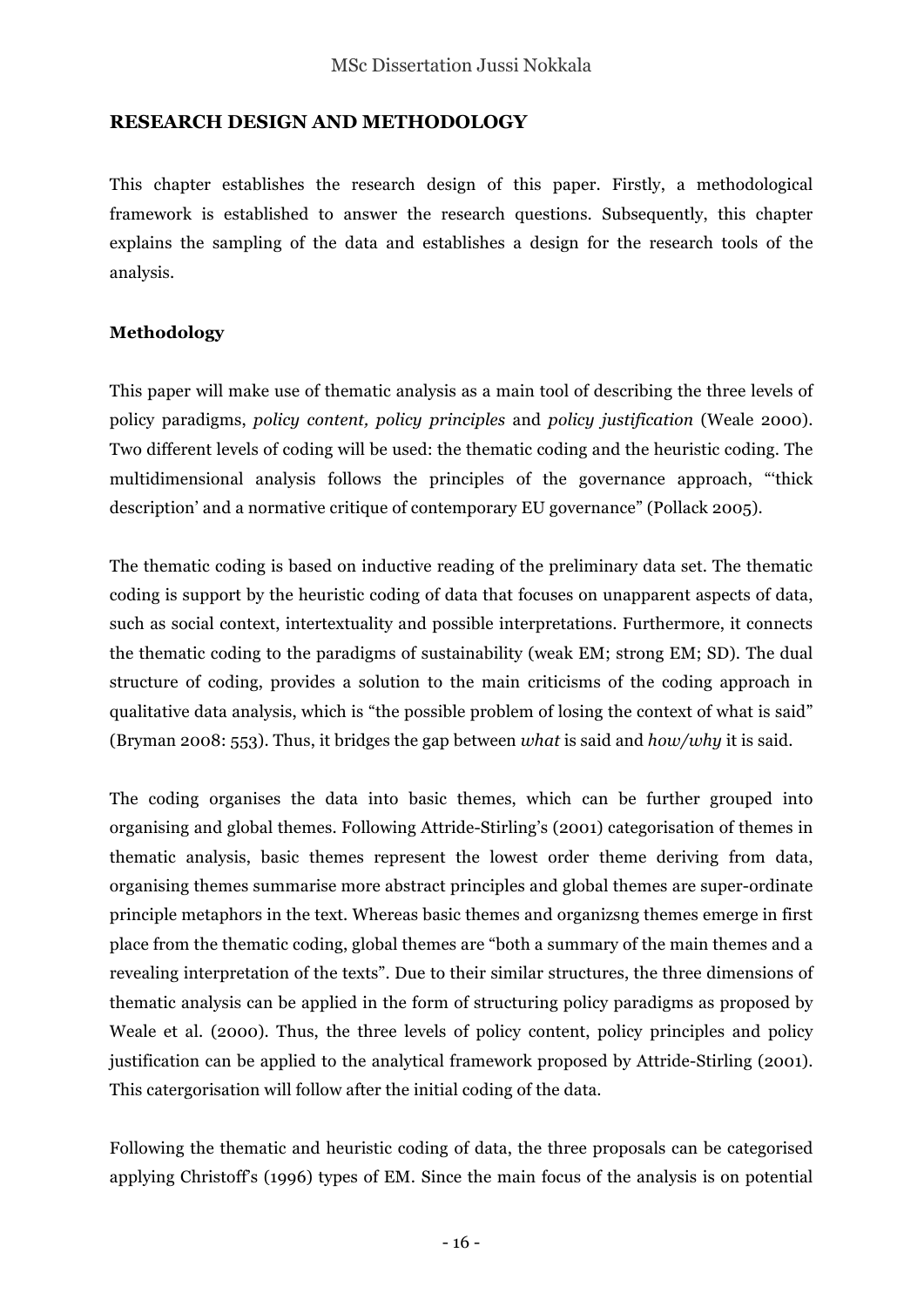environmental impact and applications of ICTs, the data is categorised according to Christoff's (1996) types of EM. Furthermore, the more abstract concept of SD can be further assessed through the heuristic coding of data. Applying Christoff's (1996) types of EM, environmental aspects of the proposals are categorised in Table 1.

| <b>Weak Ecological Modernisation</b>       | <b>Strong Ecological Modernisation</b> |
|--------------------------------------------|----------------------------------------|
| Economistic                                | Ecological                             |
| Technological (narrow)                     | Institutional / systemic (broad)       |
| <b>Instrumental</b>                        | Communicative                          |
| Technocratic / neo-corporatist /<br>closed | Deliberative democratic / open         |
| National                                   | International                          |
| Unitary (hegemonic)                        | Diversifying                           |

**Table 1.** Types of Ecological Modernisation (Adapted from Christoff 1996).

Individual text segments describing policy measures are understood as *policy content,*  subcategories indicate certain *policy principles*, which are linked to *policy principles.* Basic themes (*content*) emerge from the data, e.g. a claim in GKS states that "[a]ll of the EU's citizens should have the opportunity to participate in an inclusive knowledge society". The basic theme is coded as "inclusion in KS for all EU citizens", the organising theme (*principle*) is "deliberative democratic/open" and the global theme is "strong EM" (*justification*). The limitations of the categories are addressed through the heuristic coding, that categorises the content according to the paradigms of sustainability. Not only does the multidimensional coding enable a more transparent analysis, additionally it can be used to point out possible biases of the policy proposals, as well as subjective biases of the researcher's interpretations.

#### **Sampling of data**

In the beginning of the analysis, a selection of potential data was created through a consultation of green ICT experts and inductive reading. After reaching a theoretical saturation, the policy reports were divided into three categories 1) Business development 2) Monitoring and policy review and 3) Policy proposals. Based on the theoretical framework of the paper as well as the research questions, two alternative policy proposals were chosen for the comparative analysis of the GKS report. The alternative proposals were chosen based on the criteria that 1) proposals were not considered in GKS and 2) the proposals represented an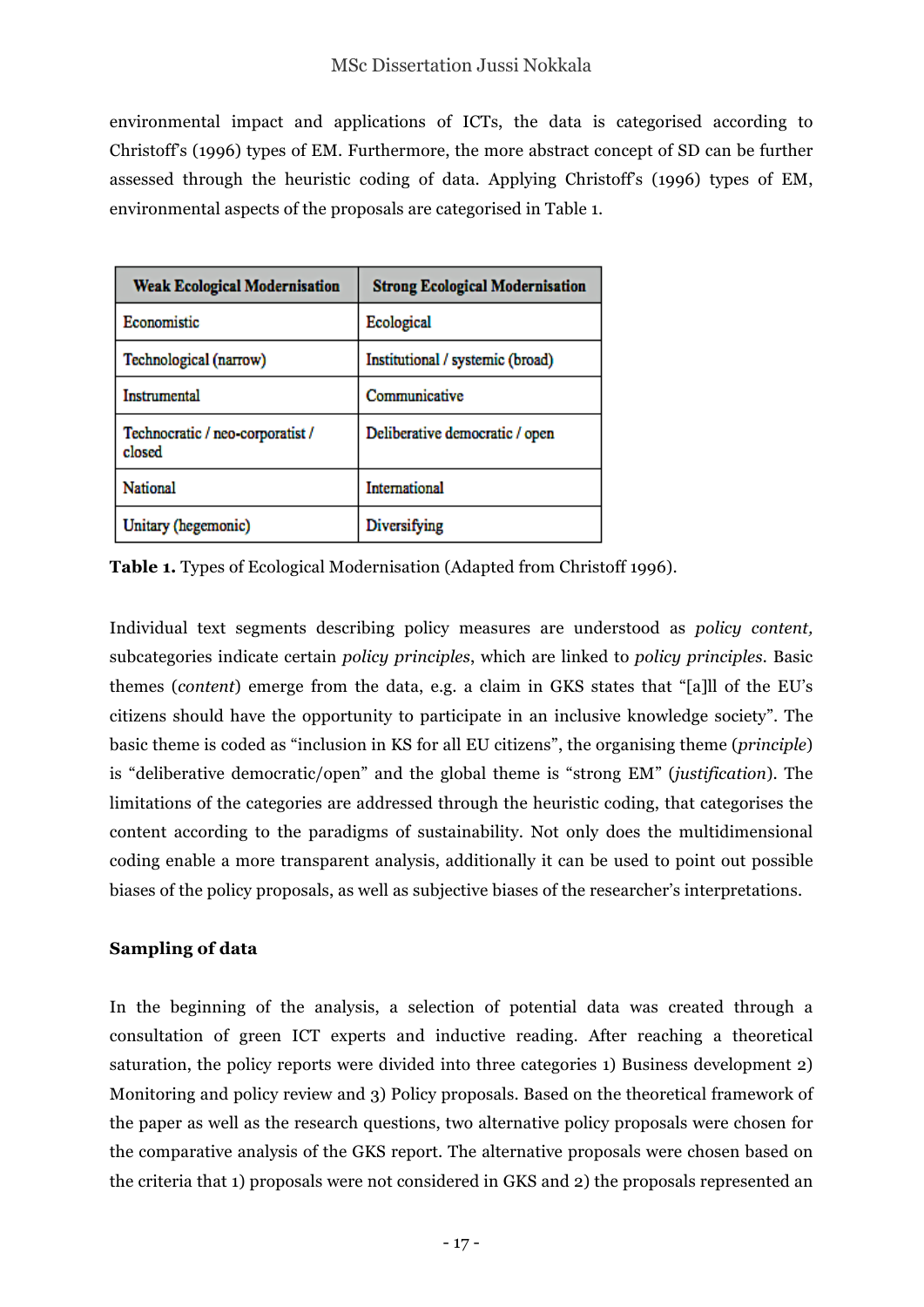ENGO point of view (or think tanks that focus on sustainable development, in this case Forum for the Future). Therefore, the selection was based on theoretical sampling that "is driven not necessarily by attempts to be 'representative' of some social body of population but especially and explicitly by theoretical concerns that have emerged in the provisional analysis. Following a grounded theory approach, such 'theoretical sampling' focuses on finding new data sources that can best explicitly address specific theoretically interesting facets of the emergent analysis" (Clarke 2003; Glaser & Strauss 1967). Since the focus of this research project is on emergent ideas in this policy area, the sample for the thematic analysis is as presented in Table 2.

| <b>Policy proposal</b>                                                                                                                                                               | <b>Content</b>                                                                                                                                                                                           |  |
|--------------------------------------------------------------------------------------------------------------------------------------------------------------------------------------|----------------------------------------------------------------------------------------------------------------------------------------------------------------------------------------------------------|--|
| SCF Associates (2009) Green<br>Knowledge Society: An ICT<br>policy agenda to 2015 for<br>Europe's future knowledge<br>society.<br>Forum for the Future (2008)<br>Connected : ICT and | ICT policy agenda to replace<br>i2010 up to 2015. Focus on<br>social impact, economic<br>prosperity and addressing<br>climate change.<br>Potential of the ICT sector to<br>deliver a sustainable future; |  |
| sustainable development.                                                                                                                                                             | Shifts focus from production<br>and use to application.                                                                                                                                                  |  |
| WWF (2009): From "Green<br>IT" to "Greening with IT" in<br>2009.                                                                                                                     | Last report of HP-WWF co-<br>operation; Guidelines for IT<br>sector, IT users and<br>governments to move to a low<br>carbon economy.                                                                     |  |

**Table 2.** Data sample for the thematic analysis of policy proposals.

### **Design of Research Tools**

The proposals were first coded using three different codes, "economic" (blue), "social" (red) and "environmental" (green). Through the inductive reading combinations of these three codes were added (e.g. economic shift from participant to producer: "economic shift" red+blue; low carbon economy: green+blue). Furthermore, codes for "policy", "technology/infrastructure" and for "security" were added, the latter being the only category being first coded as "N/A" for "not available". The three main codes "economic", "social" and "environmental" as well as their combinations proved to be well-suited for the analysis of general tendencies in the three reports. The heuristic coding was used to explain coding decisions and interpretations. As Seidel (1998) notes, "[i]n a heuristic approach code words more or less represent the things you have noticed... The heuristic approach says that the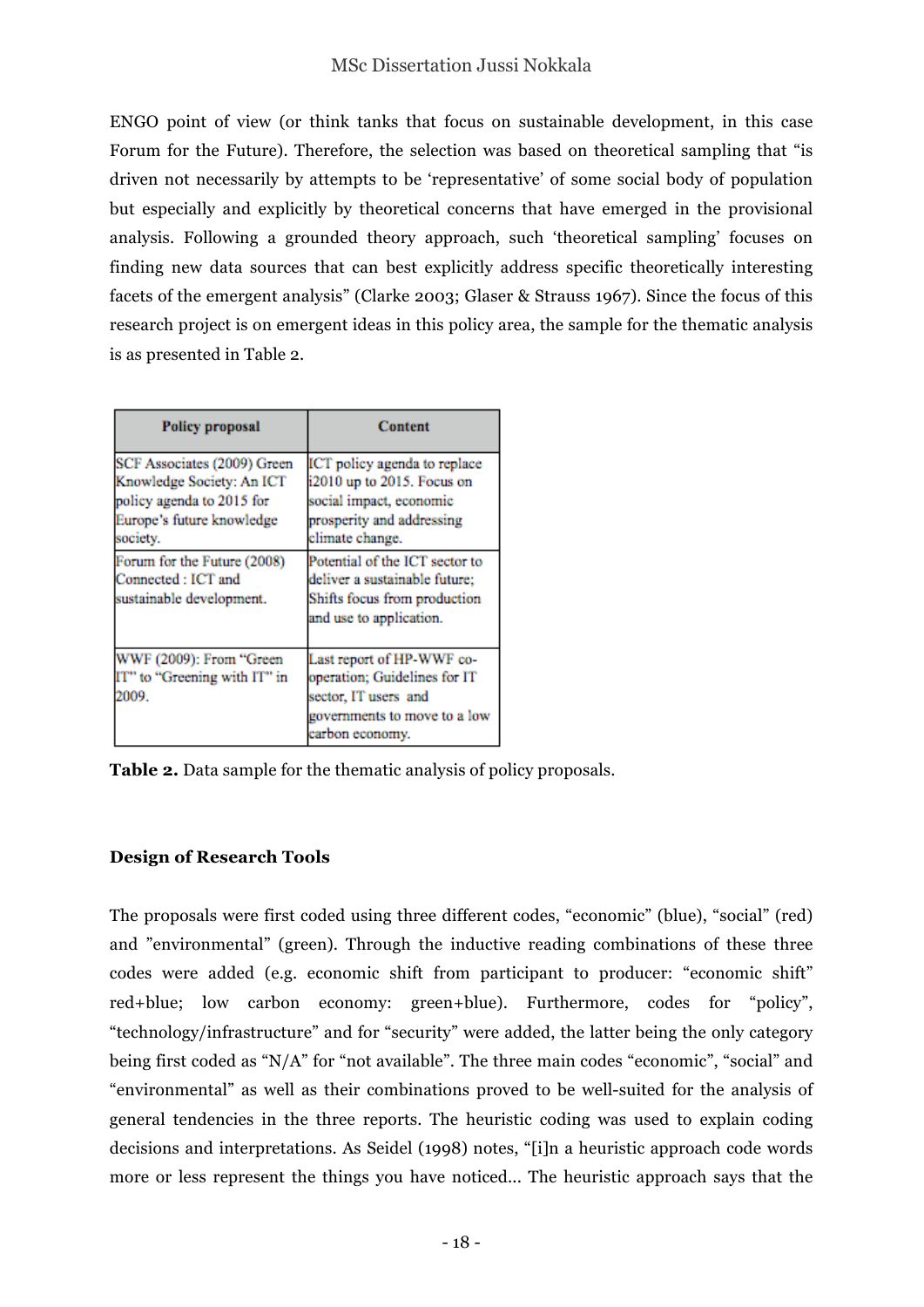coding the data is never enough. It is the beginning of a process that requires you to work deeper and deeper into your data" (Seidel 1998: 14). Thus, the thematic coding was accompanied by notes, that addressed coding decisions and possible constraints of the coding frames. Using thematic and heuristic coding, each of the three pieces was categorised using Christoff's (1996) categories. Because of the qualitative nature of the analysis as well as the small sample size, word frequencies were not considered as a part of the analysis.

#### **ANALYSIS**

This chapter introduces the multidimensional qualitative data analysis assessing the three policy proposals that were introduced in the previous chapter. The structure of this chapter is threefold, dividing the analysis into individual subchapters, for each policy proposal respectively.

#### **Analysis:** *Green Knowledge Society* **(GKS)**

The objective of the GKS report (2009) was 1) to provide a general focus for the Visby conference 2) assess the progress in i2010 and 3) 'identify promotional and catalytic actions needed for delivery of the "Information Society'" (63). Furthermore, the main themes of the report were threefold: 1) Social impacts of ICT 2) economic prosperity and 3) addressing climate change in meaningful ways.

For the thematic analysis, the chapters "Executive summary", "A vision of a green knowledge society" as well as the Chapters 1-3 were coded using the codes shown in Appendix I. Furthermore, other chapters were considered as a part of the heuristic coding and notes were made that could address shortcomings of the coding frames.

#### *Thematic Coding*

Based on the coding of the executive summary, only one out of ten chapters addressed questions of environmental sustainability, ascribing green ICT merely a supporting role in the eco-efficient economy. Other chapters did not establish links to environmental aspects, thus suggesting a form of weak, if any, EM. Four out of ten chapters were coded as being devoted to economic aspects of GKS and three to social aspects. One chapter addressed questions of online security and one policy options for delivering a green knowledge society.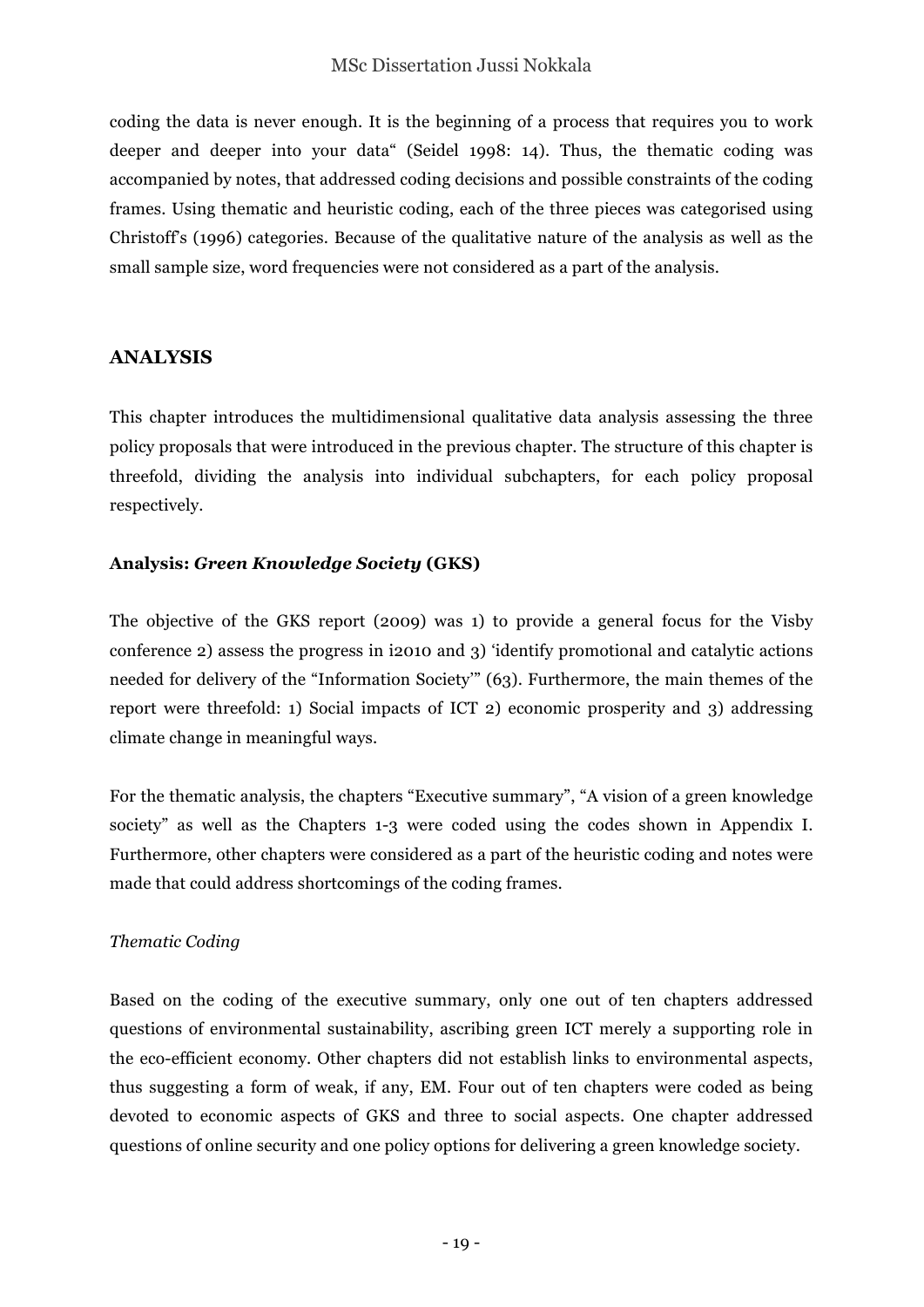In the chapter "The vision of a Green Knowledge Society" the future society is mostly defined in economic and social terms. Environmental aspects are seen as one of the key aspects of the agenda, but remain absent in the chapter. ICT is seen as "fundamental to the running of EU economies across every sector" (15) and "[t]he social impacts of ICTs are even more profound as relationships within families and organisations are being reshaped". Whereas economic aspects are linked to current circumstances (e.g. financial crisis), environmental and societal are not discussed in further detail. The report states that "[a]ll of these advances are touched by the principle of supporting a 'Green New Deal'" (18). However, the focus of the proposal "revolves around the themes of economy, human rights and sustainable development, with the global competitive context in mind", indicating competitiveness as an overarching principle.

Although, the inclusion of the 'Green New Deal' seems to suggest a systemic change (proposing strong EM), links between economy and environment are neglected in *1. The Knowledge Economy.* Economic aspects are mainly linked to social aspects (e.g. improved education and ICT training and an increased user involvement in R&D). However, there are no references linking ICT training, user involvement or a permissive innovation culture to environmental concerns.

Similarly in *2. The Knowledge Society*, social aspects, especially participation in an inclusive knowledge is society, are mostly linked to infrastructure (access to networks), but environmental aspects are excluded. Based on the expert consultations, the report states that there is widespread consensus "that Europe's goal should be a knowledge society rather than a mere knowledge economy" (23). The coding of this particular chapter pointed out a problem regarding the application of Christoff's (1996) weak and strong EM: The idea of an open and inclusive knowledge society is a characteristic of strong EM. Nevertheless, the general approach of the proposal is more likely to create weak EM policies. If the knowledge society is inclusive and encourages participation, but does not address environmental concerns, it would certainly take the "green" out of "green knowledge society".

Since GKS does not incorporate environmental concerns into other policy areas, it is assumed that *3. Green ICT* would ascribe green ICTs merely an incremental role. In opposition to this assumption the report establishes a classification of ICT sustainability impacts addressing production, application and effect on lifestyle practices. Furthermore, the report states that the key question for green ICT policy is, "How can ICT contribute to development of a sustainable world?" (28). As policy goals, the report states a stimulation programme of ICTs in energy saving roles across all relevant industry sectors; ensuring ICT use in more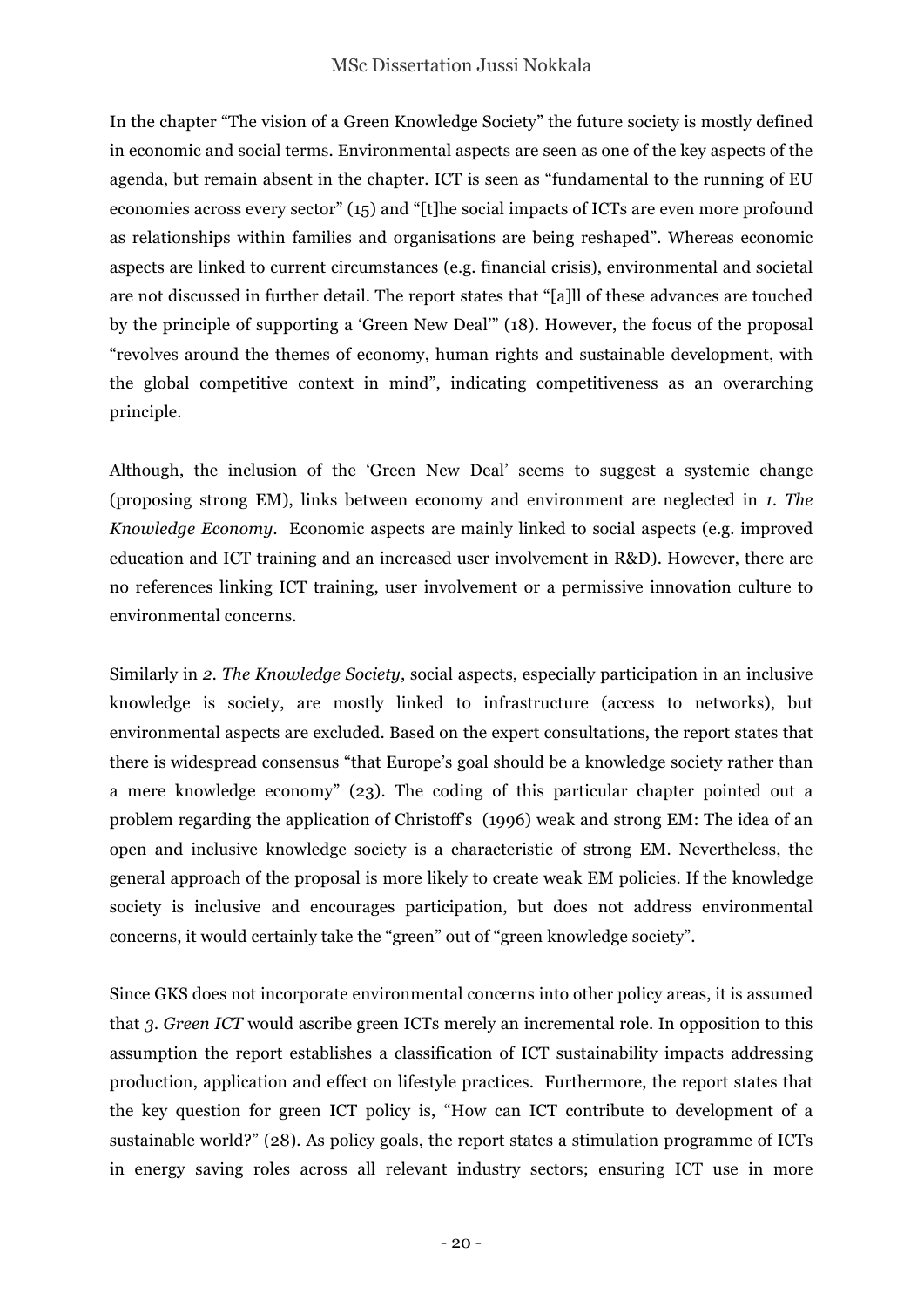sustainable behaviour patterns by citizens and business and production of next generation of green ICTs (29).

Whereas the chapters 1-2 were able to combine economic and social aspects, *3. Green ICT*, combines mostly economic and environmental aspects, most often in terms of energy efficiency. The report focuses mainly on the efficiency of green ICTs (coded environmental+economic). Quoting the Climate Group's 2008 report, it states that "the largest influence of ICT is likely to be in enabling energy efficiencies in *other* sectors. These could deliver CO2 emissions savings five times greater than the total emissions from the entire ICT sector in 2020" (Climate Group 2008 as in GKS: 27). The combination of environmental aspects with social aspects is merely mentioned as a possible outcome ("ICTs can have substitution effects, eg for physical travel"). In general the report approach to green ICTs is mostly instrumental and technocratic arguing for potential energy savings across key industry sectors.

#### *Heuristic Coding*

Based on the thematic analysis of the main chapters mentioned above, all chapters of the report were analysed in a second phase of heuristic coding. Given the marginal presence of environmental aspects in the executive summary and the ten key policy areas, special attention was given to ways in which policy areas are linked to environmental aspects. Based on Christoff's (1996) typology it was assumed, that a proposal reflecting weak EM would make incremental improvements to existing policies, whereas a proposal reflecting strong EM would see ecological aspects as an overarching structuring requiring systemic change.

Environmental aspects are considered in terms of resources throughout the report. The link to a 'Green New Deal' incorporates economic and environmental aspects, but rather in an instrumental than systemic way. Especially, the figure "The Green Knowledge Society: its three main goals and supporting policy areas" (17) points out this problem: An economic boost and the foundation of an inclusive society will enable the ten policy areas will lead to "Green Knowledge Society - an eco-efficient inclusive economy". Yet, ICTs for sustainability are not linked to any other policy area in the table and environmental aspects are not included in chapters regarding other policy areas<sup>6</sup>, indicating an incremental approach to environmental concerns.

 $\overline{a}$ <sup>6</sup> With the exception of large infrastructure projects, that "should have a dimension of sustainability in all that is done in their design and engineering" (45).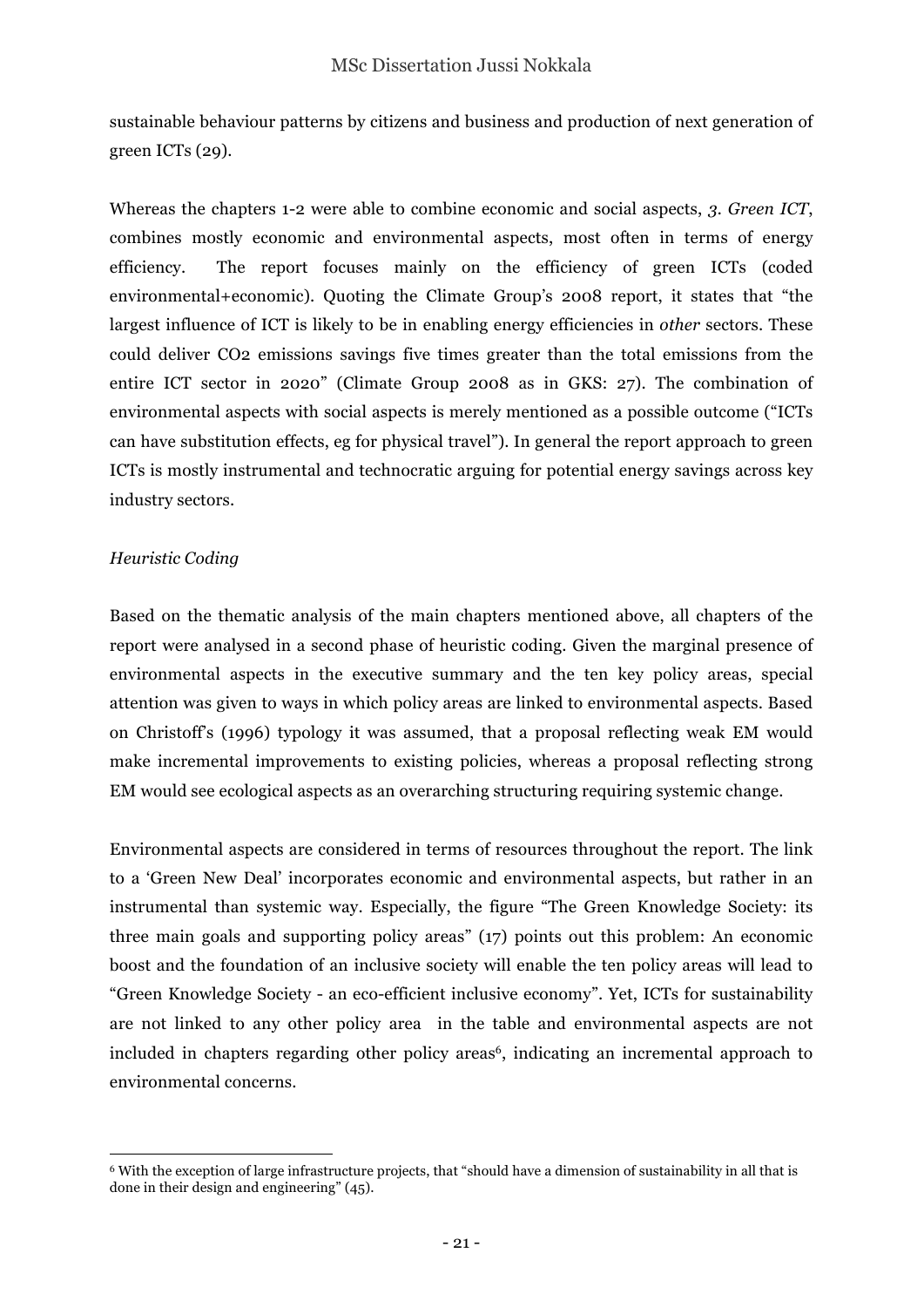This provides strong evidence for the claim, that the GKS report promotes only weak, if any type of ecological modernisation. As Hajer (1995: 261) suggests, the "power of ecological modernisation manifests itself in the degree to which its implicit future scenarios permeate through society and actors reconceptualise their interests and recognise new opportunities and new trouble-spots." In other words, if the idea of sustainability is not included in other policy areas, it is likely to remain absent. In this case actors such as governments and enterprises define their interests within the existing framework of knowledge society, without incorporating it with environmental sustainability. This could mean, that e.g. SMEs would define their role as innovators in the knowledge society in general, but would not consider environmental concerns an essential part of their work.

GKS succeeds in shifting the attention from an exclusively techno-economic understanding of information economy, towards a socio-economic understanding of knowledge society. However, as the analysis suggests, GKS advocates a weak EM approach, thus failing to include environmental aspects in meaningful ways. Therefore, we need to shift our focus towards actors that define knowledge society and the application of ICTs in terms of environmental sustainability rather than in social and economic terms.

#### **Analysis:** *Connected - ICT and Sustainable Development* **(CISD)**

The first of the two reports to be compared with GKS was Forum for the Future's *Connected - ICT and sustainable development.* The report is sponsored by Sun Microsystems and commentators include experts from the ICT sector (BT; Hewlett Packard) as well as think tanks (ICTandclimatechange; The Climate Group).

The main difference between GKS and CISD is the focus of the proposal. Whereas GKS provided an agenda for the European ICT policy, CISD does not restrict itself to a state or region7. CISD recommends a more systemic approach to ICT policy. It is based on the idea, that manufacturing ICT, 1) "making IT", 2) "using IT" for industry purposes and 3) "applying IT" beyond its instrumental functions are all interconnected and key to a more sustainable way of life. The division of ICTs into the three groups of making, using and applying IT is based on WWF's and European Telecommunications Network Operator's Association's (ETNO) campaign8, that divided potential effects into direct, indirect and systemic effects.

#### *Thematic Coding*

 $\overline{a}$ 

<sup>7</sup> Nevertheless, most of the examples mentioned in the report are from EU member states.

 $8$  ETNO & WWF (s.a.) Saving the Climate @ the Speed of Light.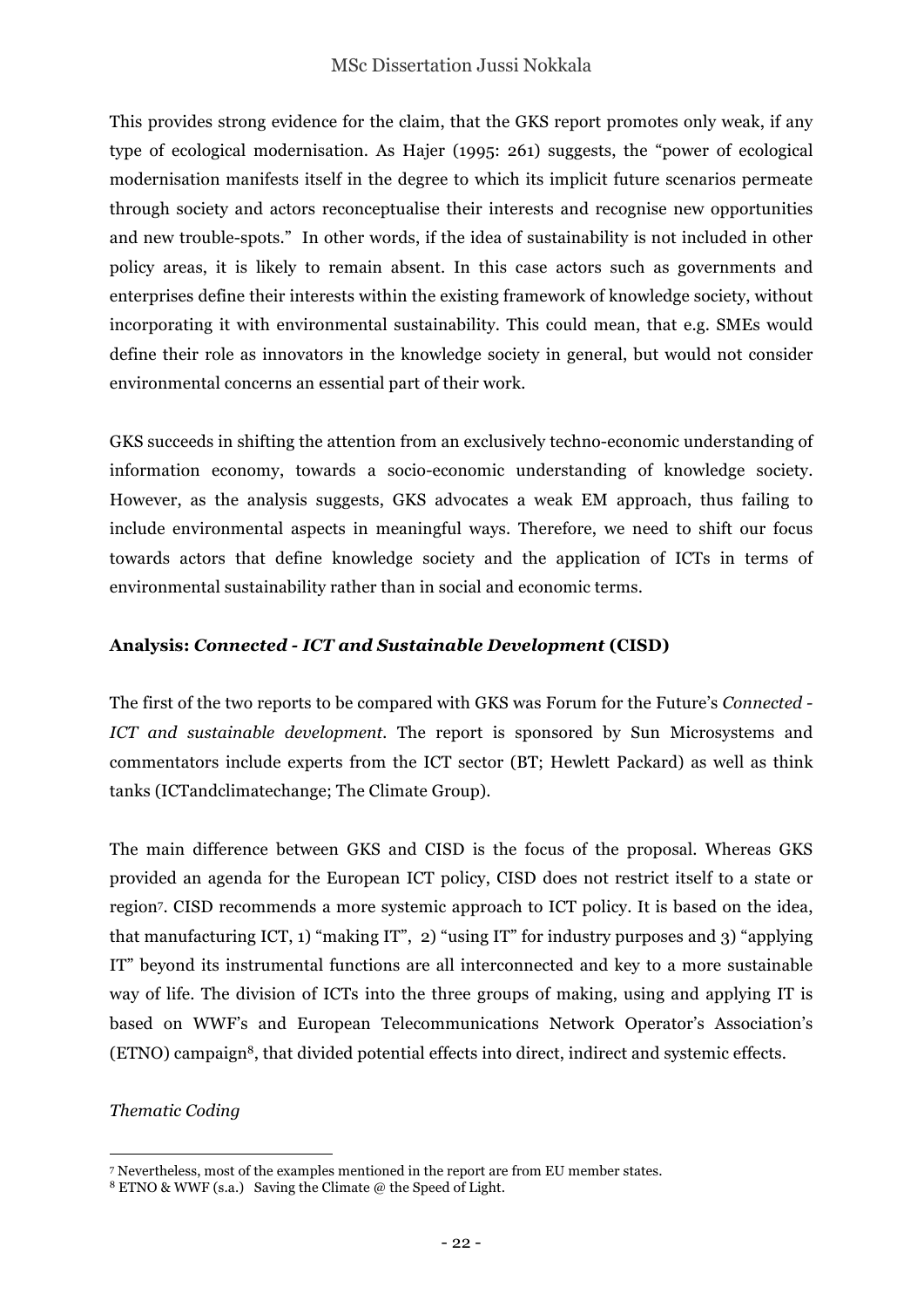Whereas GKS incorporated economic aspects with social, environmental and technological aspects, CISD links all aspects of ICT to environmental sustainability. This includes ideas such as the 'dematerialisation' of the economy (4), linking improvements in energy efficiency to behavioural change (13) and including individuals and communities of interest in tackling climate change with user-generated content (15).

As already stated in the GKS report, the direct effects of "making IT" remain modest. Furthermore, there is enough information available on efficient manufacturing and it is in the interest of the ICT sector to become more efficient. As for policy reports initially categorised as "Monitoring and Policy Review", the chapter on "making IT", discusses toxic chemicals, the lifespan of PCs and e-waste. Furthermore, the problems of hazardous materials in extended supply chains are linked to working conditions in the electronics industry. This shows a comprehensive consideration of several aspects in manufacturing ICTs.

As opportunities for "making IT" CISD states improving production and disposal; reducing demand and re-using PCs. In addition, working conditions in manufacturing ICTs are ought to be improved in a way that covers "labour rights, environmental health and safety, working conditions and business ethics" (11). Thus, even the manufacturing of ICT is linked to environmental and social concerns. CISD connects the idea of reducing demand to "moving away from a business model that is based on products and things and towards business models based on services" (4). Arguably, this illustrates the difference between a technological weak EM and a systemic strong EM.

The chapter on "using IT" addresses the question of consumer electronics and the possibility of behavioural change. Pointing out, that the constant evolution of ICT shortens product lifetimes, it clearly states, that "our technologies are going to have to get more efficient [...] savings must come from more efficient energy use at home, in business and in transport" (13) Thus, there is a stronger emphasis on behavioural change than in GKS, which did not make any such claims. Other opportunities include the use of renewable electricity, cutting energy use of data centres and adopting universal standards, that do not encourage excessive consumption (e.g. "continuous updates of software packages that can't operate on older PCs is unsustainable", 14).

Recommendations regarding the application of ICT go beyond the application of ICT in the industry to several areas of life (working; traveling; shopping; meeting), stating that "some of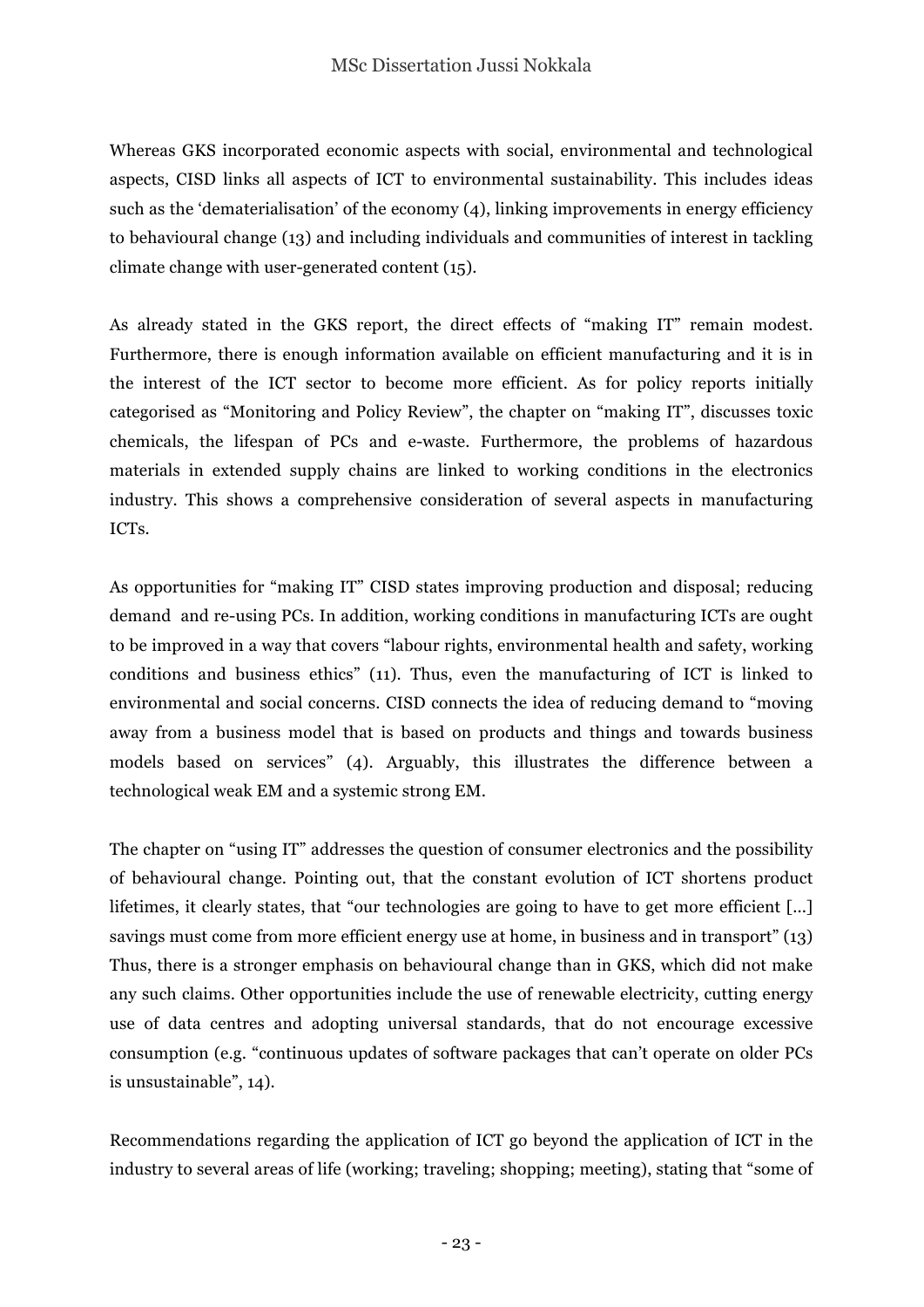#### MSc Dissertation Jussi Nokkala

the biggest wins can arise from applying these technologies to other sectors and issues" (15). As general opportunities CISD suggests improvements in environmental efficiency (e.g. "replacing a material product with a virtual alternative", p.15); user-generated content and potentially ubiquitous computing. Whereas GKS made reference to more user involvement, CISD links user generated content to social aspects ("End-users sharing knowledge is a democratic process", p.15) as well as environmental concerns ("Such online applications could help to solve many of our most pressing environmental problems", 15).

The chapters on different applications further enhances the interrelationship of direct, indirect and systemic impact. The chapter on "Working" refers to energy and time efficiency and tele-working, but also discusses new business models, such as peer-to-peer sharing and freecycle. CISD links business to social and environmental aspects, by stating that "There are sustainability benefits in such initiatives: joining people up, democratising trade, more opportunities to recycle and reuse" (18). The chapter on "Travelling" discusses the substitution of travel through ICTs, controlling traffic and more efficient transport. On "Shopping", CISD states that online shopping may reduce the environmental impact of retail, but it also predicts an economic shift: "But consumers could also use the internet to do things themselves, by trading peer-to-peer or sourcing directly from suppliers or independent providers" (22). Finally, on "Meeting" CISD projects new forms of knowledge sharing, consultation and collaboration.

As policy options CISD recommends frameworks, market-based policies, regulation, voluntary industry initiatives, monitoring and reporting and government-supported initiatives. All policy tools are accompanied by an explanation, primary focus and policy examples. Following the overall approach of the proposal, CISD sees policy as a collaborative effort stating that "[m]aximising key sustainability characteristics of ICT will depend on the level of co-operation between government, business and NGOs to implement these policies" (28).

#### *Heuristic Coding*

The heuristic coding seemed more relevant in analysing CISD than GKS. CISD showed that the coding frame of the thematic analysis might be insufficient in analysing the emergence of new policy ideas. In GKS many segments were coded with one of the primary codes, whereas most segments in CISD where coded with a combination of two or three different codes.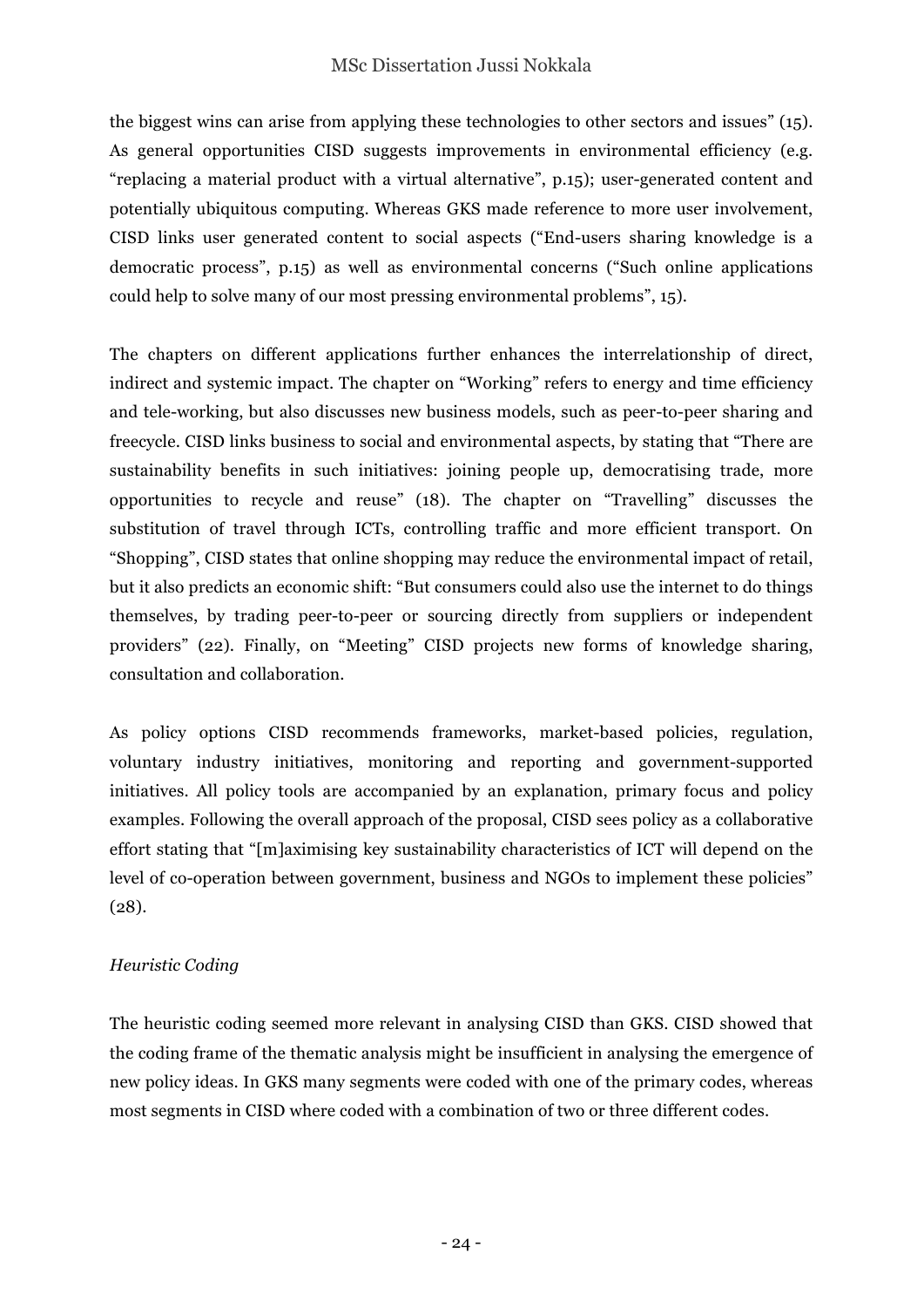The interconnectedness of different aspects of ICTs emerged from the notes made for the heuristic coding. The thematic coding indicated that systemic change is most likely linked to a combination of environmental and economic or social aspects. E.g. the idea of reducing demand is linked to a broader idea of a service-based market, which is linked to reusing PCs, which is linked to a overall dematerialisation of economy. By contrary, propositions in GKS were more concerned with incremental changes in different sectors. Given the stress on systemic change and the incorporation of economic and social aspects, the analysis suggests that CSID represents a strong EM or possibly SD.

However, CISD can be accused of being too abstract and not providing any actual policy tools. This assumption would reinforce the idea that proposals incorporating all of the three aspects (economic, social, environmental) are hard to realise in the European context (see Weale 2000). Based on the thematic analysis CISD fulfills the criteria of strong EM or SD, but does not provide any recommendations on how to implement a correlating ICT policy.

### **Analysis:** *From "Greening IT" to "Greening with IT" in 2009* **(GIT)**

In 2007 WWF launched a private sector NGO partnership with Hewlett-Packard (HP) mapping the possibilities of ICTs in reducing CO2 emissions. The 2009 white paper "From Greening IT to Greening with IT" (GIT) brought to conclusion the joint initiative of WWF and HP suggesting that "dealing with climate change should no longer focus on big CO2 emitters, but on solution providers who can demonstrate concrete solutions, with examples of where increased productivity and reduced emissions go hand-in-hand" (HP 2009).

#### *Thematic Coding*

In many ways the thematic coding of GIT resembles the coding of CSID. Most of the segments are coded using combinations, which most often include the code "environment". However, there is strong focus on links with "technology" "economic" and "policy", whereas links with "social" are neglected. GIT starts by pointing out, that "[t]here is no agreed vocabulary that distinguishes between the emissions savings related to IT equipment and the savings that IT solutions can contribute to in society" (2). Primarily, GIT addresses the IT industry and policy makers: "[B]efore the industry can act, policy makers must ensure that new ways of providing the same services can compete on a level playing field for more carbon intense solutions" (2).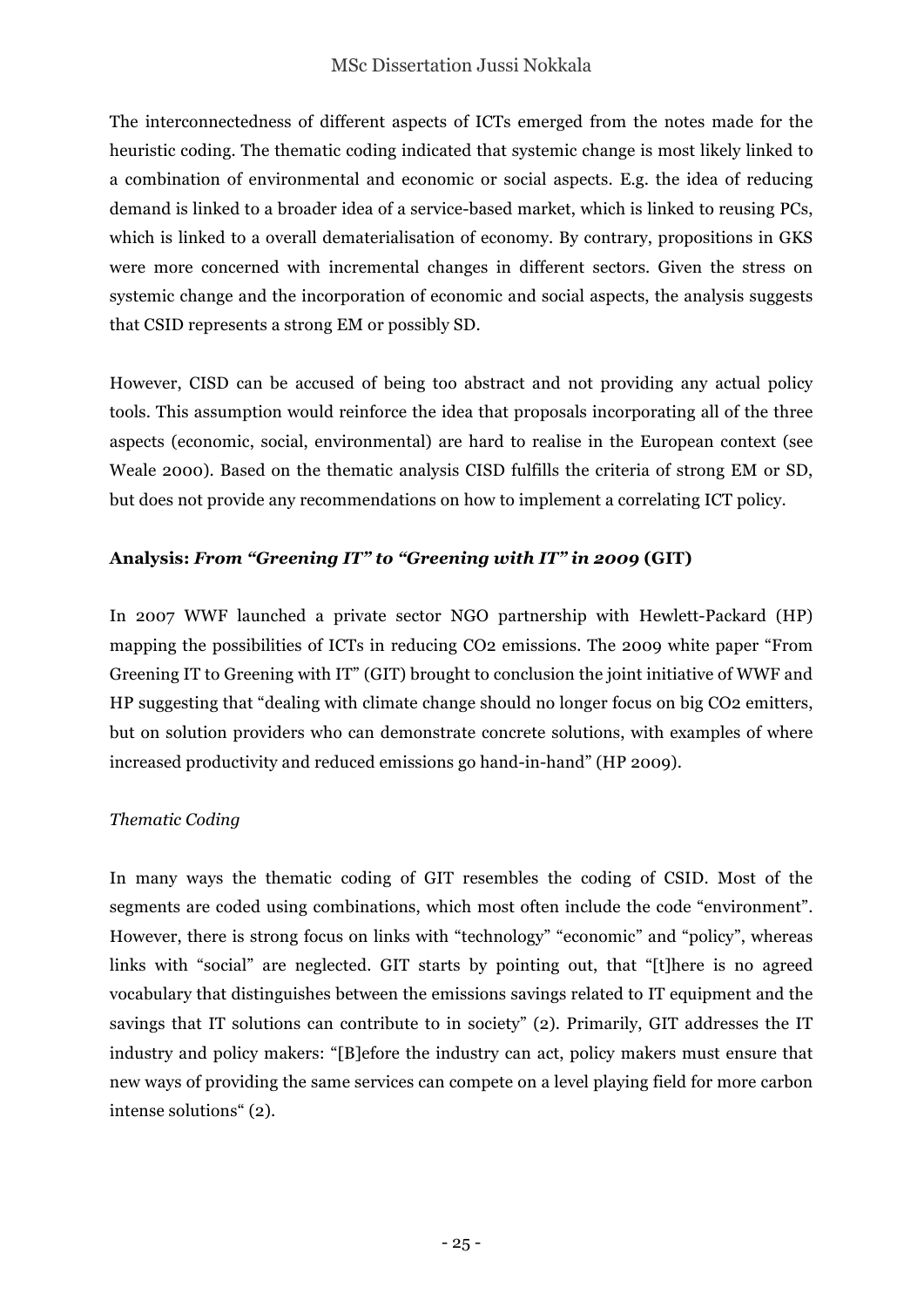GIT proposes a shift from instrumental changes to a new form of low carbon economy, suggesting that policy makers need to "stop focusing on the emissions caused by IT, the 2%, and on solutions that only deliver incremental improvements to existing systems. Instead policy makers need to understand the systemic effects of changes in policy and practice and focus on the remaining 98% of needed reductions that could be enabled by IT" (2). GIT suggests that instead of seeing emissions reductions as a risk, businesses and governments should see it as an opportunity.

GIT demonstrates the current situation in ICT policy through an asymmetric triangle. The asymmetric triangle illustrates two different kinds of asymmetries that contribute to a log jam - first the gap between rhetoric and implementation and second between different stakeholders (5). The rhetoric of the IT industry is seen as still being biased towards 2% approach, selling it as the most important climate contribution. Thus, the implementation in the industry focuses on green IT / 2% and lacks coherent strategies for greening IT / 98% approach. In order to change the situation, GIT recommends a stronger policy engagement, with concrete suggestions "not only directed at climate policy...but also at economic policies"  $(5).$ 

GIT argues that users, i.e. public and private sector, see IT as a tool or enabling service rather than "a platform for innovation low carbon economy" (6). For chief information officers (CIOs) in non-it businesses, 2% remains a strong focus and potential solutions are not seen as a part of a climate strategy, which may lead to inefficient implementation: "The fact that the low carbon IT solutions are not implemented in order to reduce CO2 emissions is not a problem in itself, but without a 'carbon understanding', synergies and possibilities to achieve even further reductions are often overlooked" (6).

GIT sees increased interest for 98% solutions among policy makers. Still, regulation tends to focus more on incremental improvements and 2%. Furthermore, GIT observes a lack of consistency in the awareness of key policy makers (7). Nevertheless, GIT sees interesting opportunities, that may indicate a transformation in ICT policy. GIT sees that EC's communication "on mobilising Information and Communication Technologies to facilitate the transition to an energy-efficient, low carbon economy" indicates interesting policy developments, that would be groundbreaking if implemented, but recognises "territorial" borders between different ministries (and DGs) as a major obstacle. (7).

As a solution, GIT proposes the creation of a dynamic triangle. For IT providers this would mean e.g. CO2 savings disclosure and the assessment of the business potential in 98% as well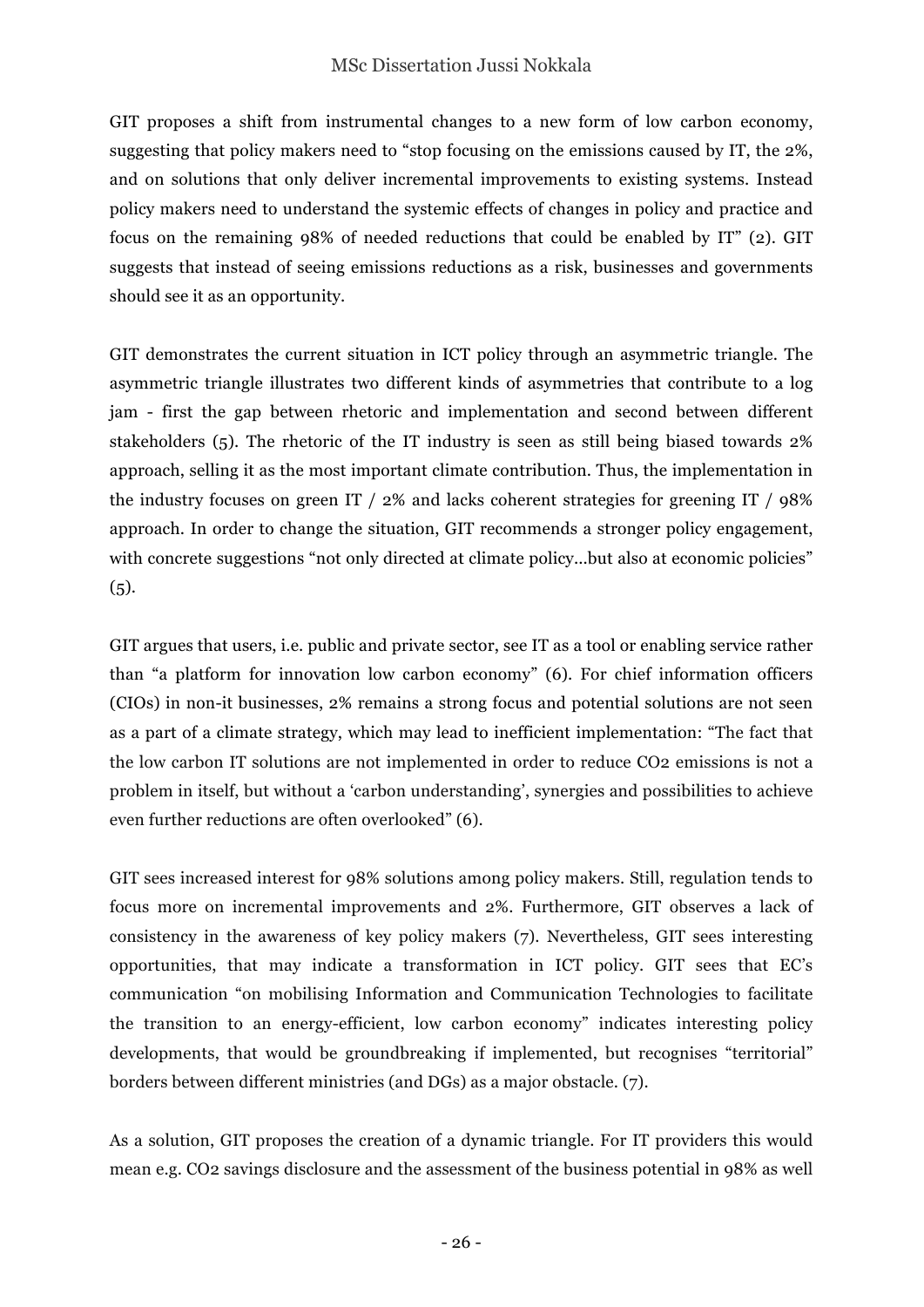as producing a catalogue of low carbon services that a provider can offer. Furthermore, GIT recommends a close co-operation between providers and policy-makers to move from general statements to detailed and transparent proposals for regulation. In addition providers could support key sectors such as transport, building, retailing and finance to bridge the 2% and 98% agenda. The strong emphasis on moving from incremental changes to a systemic cross-sectoral transformation indicates a strong EM approach. However, criteria of a open/pluralistic system remain absent.

GIT sees the lack of interdepartmental co-operation as a major challenge for low carbon solutions among IT users. GIT sees three different ways to tackle this: either CIOs implement a interdepartmental low carbon strategy, low carbon IT solutions are included as a transformative part in the company's climate strategy or the team responsible for strategic development engages in a low carbon initiative to improve company's performance while reducing GHG emissions (9). As concrete suggestions for both public and private sector organisations, GIT proposes moving from products to services; separating the responsibility between 2% and 98%; initiate a dialogue with a leading IT company and exploring the role of low carbon IT solutions during the strategic planning.

GIT sees policymakers as the most important of the three actors in the report. Furthermore, economic incentives play a key role in the transition: "No significant shifts can occur unless the economic incentives make it profitable to move towards a low carbon business model" (12). For policymakers, GIT recommends a shift from product to service perspective; from big emitters to solution providers; from incremental improvements to transformative support; the removal of high carbon subsidies and clear targets for low carbon solutions (12-13).

GIT states that the dynamic triangle can be used to deliver concrete results, which should be based on three key aspects: "A service perspective where the triangle can help to identify solution providers that are currently overlooked; revenue perspective where the triangle can be used to ensure that all stakeholders have something to gain from new policies and a lowcarbon feedback perspective where the triangle can be used to guide decisions so that companies move in a direction where they increasingly supply and use low carbon solutions"  $(15)$ 

### *Heuristic Coding*

Based on the thematic coding, GIT emphasises a technocratic and economistic approach to green ICTs indicating weak EM. However, the main objective of the report is to move from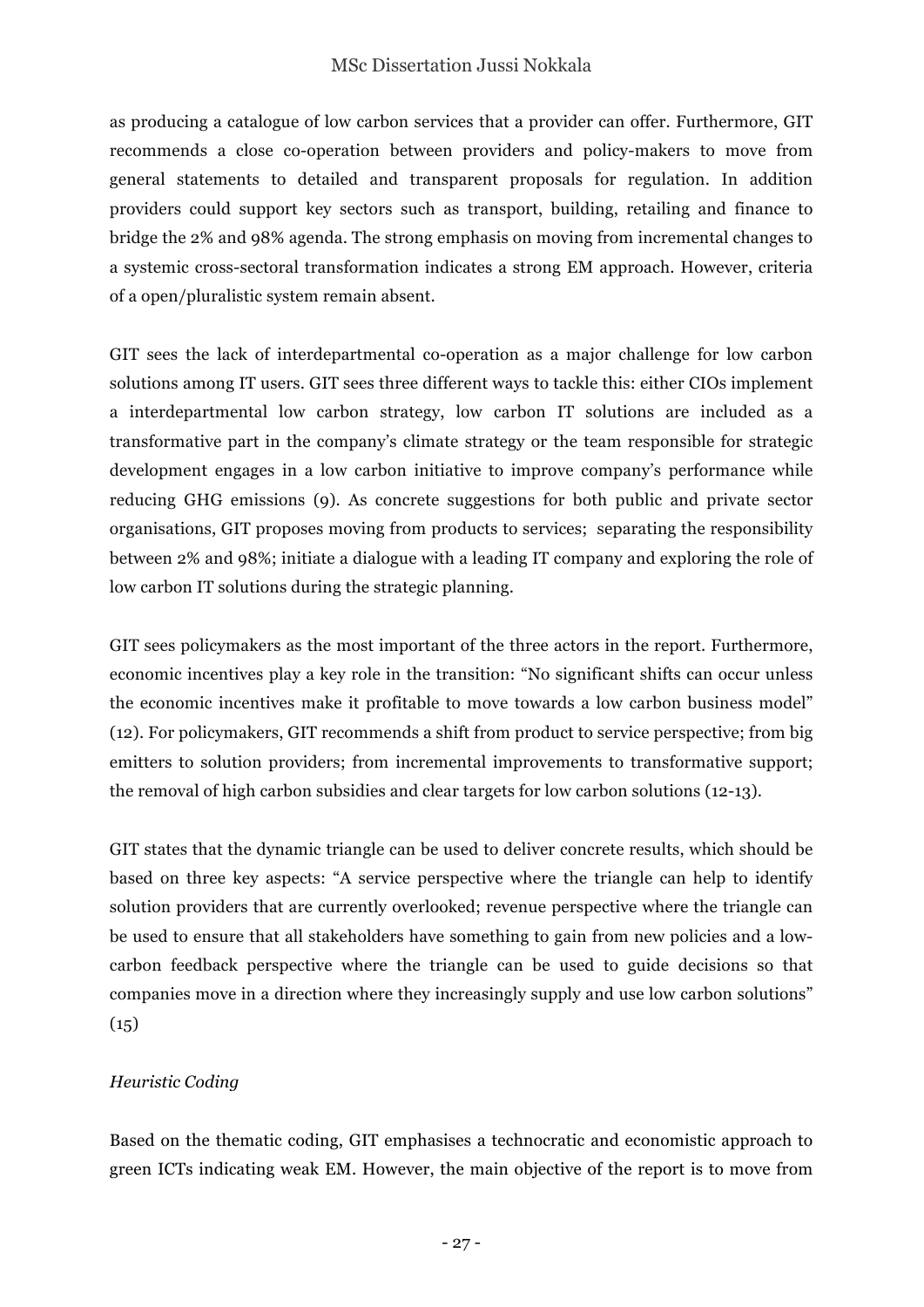incremental changes to an extensive shift towards a low carbon economy indicating strong EM.

As stated above, GIT links environmental aspects to technology, economy and business and policy, but neglects social aspects. The absence of social equity norms may not be just a matter of primary recipients (IT providers and ICT policymakers), but could be linked to WWF's notion of "low carbon economy". Alcock (2008) categorises WWF as an environmental NGO operating along the lines of free-market environmentalism, harmonising environmental sustainability and economic efficiency. Common themes of such NGOs include efficient methods for attaining environmental objectives, internalising externalities and eliminating environmentally damaging subsidies. This description fits the characteristics of GIT indicating, that WWF's norms are based rather on the sustainability-efficiency interface than on sustainability and distributive equity. The idea of seeing an environmentally sustainable economy in terms of "low carbon economy" further reinforces the resource based notion of the environment. However, GIT still supports the assumption that ENGOs are more likely to promote a strong EM rather than a weak EM approach (Christoff 1996).

Whereas CISD failed to provide a concrete policy proposal, GIT proposes concrete objectives for relevant actors in the policy process. Furthermore, the fact that the proposal is a joint initiative of an NGO and a company and the proposal tries to involve different actors in the formulation and implementation, suggests a pluralistic form of governance clearly indicating a strong EM approach. Nevertheless, GIT does not include conditions of social equity in the proposal, thus reinforcing the potential incompatibility of the economic, social and environmental aspects in sustainable ICT policy in the EU.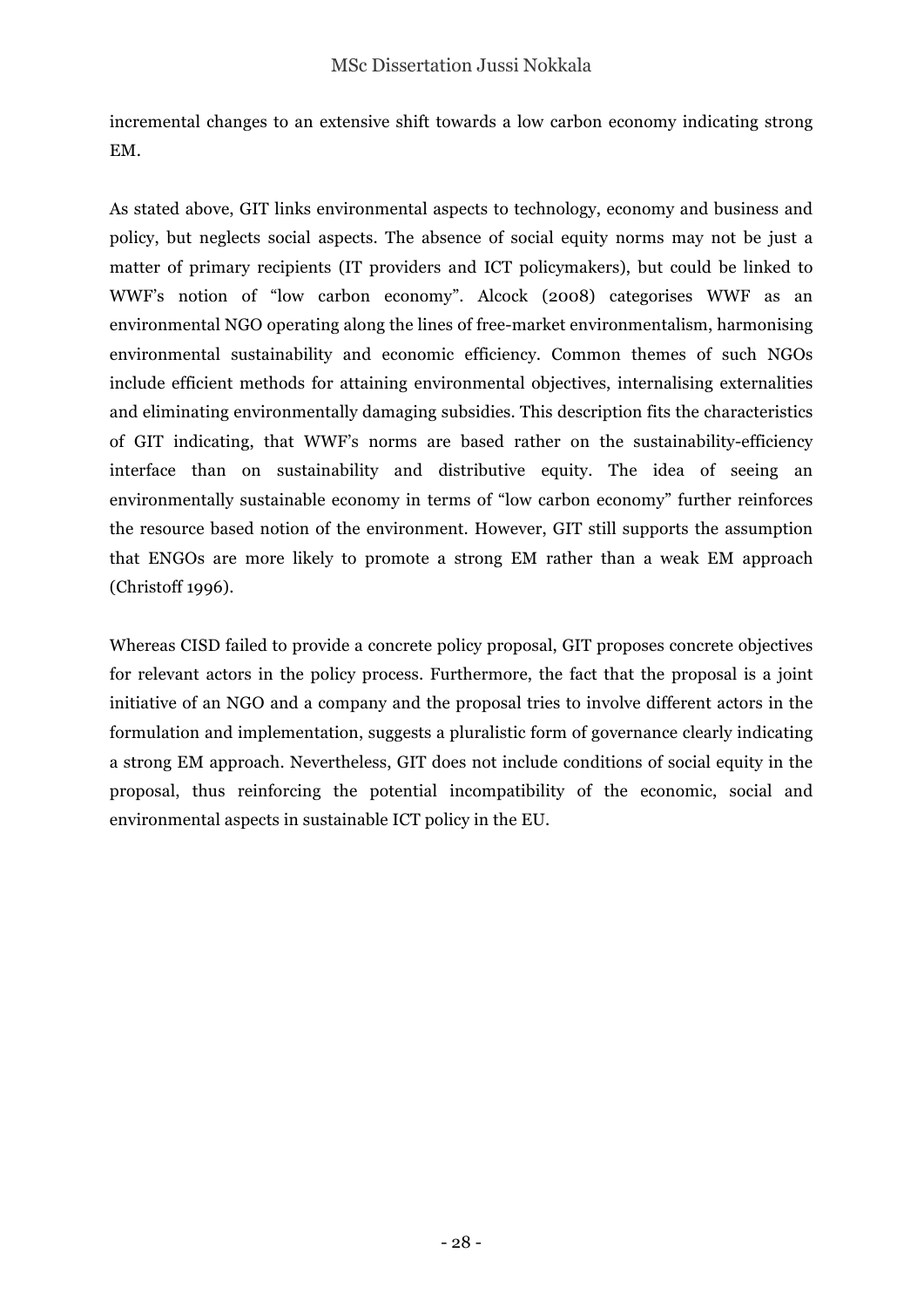## **DISCUSSION**

This paper set out to assess the social and environmental impact of the GKS report, compare it to other proposals, that were not considered for the proposal and discuss possible reasons for including certain aspects while excluding others. Three policy proposals were analysed using a two-dimensional coding of the data. The findings of the data analysis are presented in Table 3.

|                         | <b>Green Knowledge</b><br><b>Society (GKS)</b>                                                                           | Connected (CSID)                                                                                                        | From "Greening IT" to<br>"Greening with<br>$IT"$ (GIT)                                                                                   |
|-------------------------|--------------------------------------------------------------------------------------------------------------------------|-------------------------------------------------------------------------------------------------------------------------|------------------------------------------------------------------------------------------------------------------------------------------|
| Objective               | Proposal for a new digital<br>agenda; "delivery of the<br>information society".                                          | From direct and indirect<br>effects to systemic effects<br>of applying IT.                                              | From green IT/2% to<br>applications/98%. Points<br>out implementation deficit.<br>bridges gap between<br>rhetoric and<br>implementation. |
| <b>Thematic Coding</b>  | ICT mostly seen in social/<br>economic terms; no links<br>between environmental<br>+economic or<br>environmental+social. | Environmental aspects<br>linked to social, economic,<br>technological and policy<br>aspects.                            | Environmental aspects<br>linked to economic.<br>technological, and policy<br>aspects.                                                    |
| <b>Heuristic Coding</b> | Incrementalism:<br>technocratic; unifying<br>concrete targets and<br>proposals.                                          | New ideas; general<br>guidelines; collaboration;<br>pluralistic, but abstract (no<br>guidelines for<br>implementation). | Addresses lack of of<br>common definitions; clear<br>objectives and tasks for<br>key actors; absence of<br>social aspects.               |

**Table 3.** Results of the analysis.

Applying Weale et al. (2000) three dimensions of policy paradigms, we can finally categorise the findings, to present the *policy content, policy principles* and *policy justifications* of the three proposals, as presented in Table 4.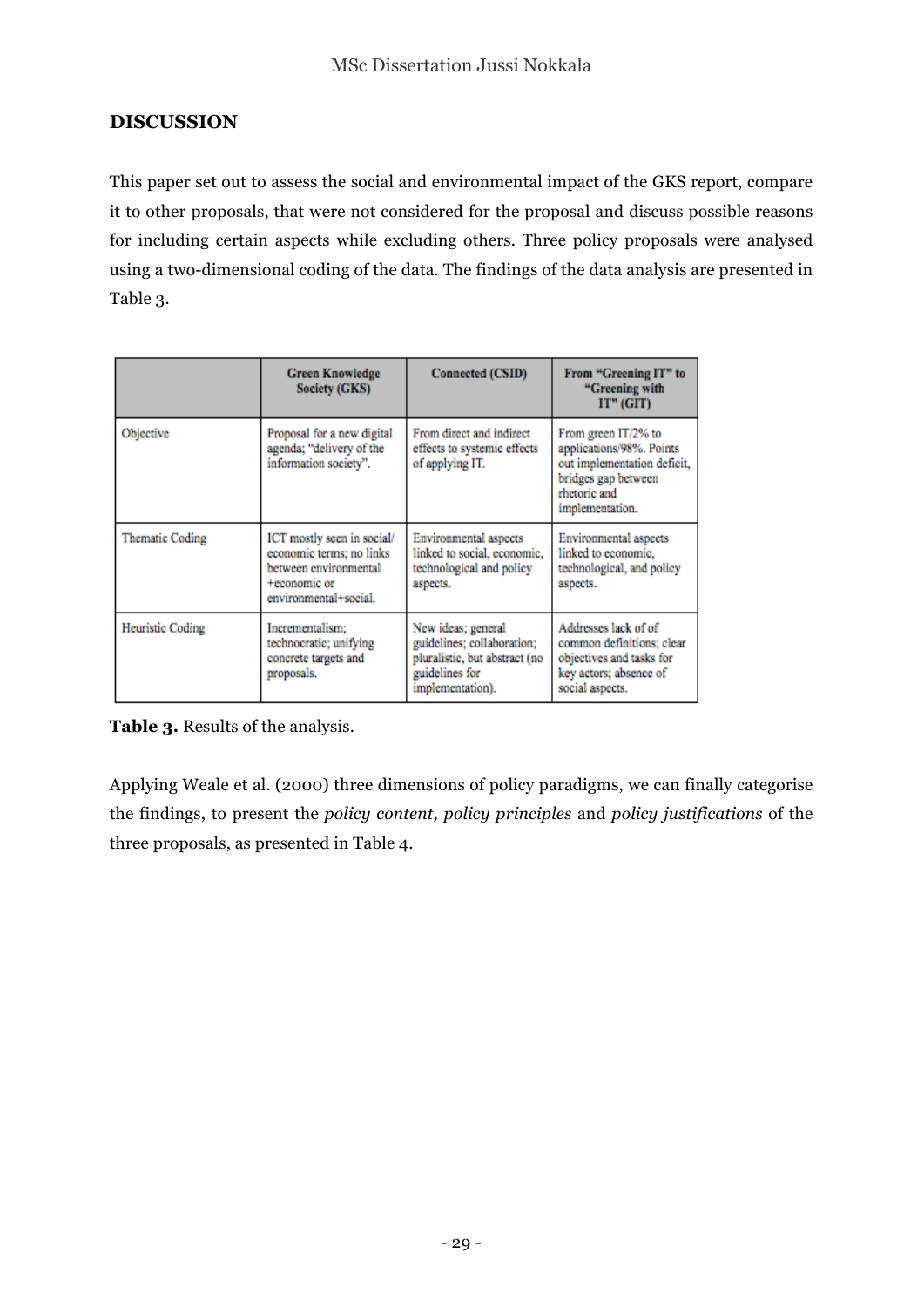|                      | <b>Green Knowledge</b><br><b>Society (GKS)</b>                                                                  | <b>Connected (CSID)</b>                                                   | From "Greening IT" to<br>"Greening with<br>$IT"$ ( $GIT$ )                                                                                     |
|----------------------|-----------------------------------------------------------------------------------------------------------------|---------------------------------------------------------------------------|------------------------------------------------------------------------------------------------------------------------------------------------|
| Policy content       | Economic prosperity;<br>social impact of ICT;<br>energy efficiency and<br>environmental applications<br>of ICT. | Manufacturing, using and<br>applying IT key to<br>sustainable lifestyle.  | Guidelines for<br>improvement (disclosure,<br>co-op), regulation of high<br>carbon subsidies; from<br>incrementalism to low<br>carbon economy. |
| Policy principles    | Competitiveness,<br>sustainable growth.                                                                         | Dematerialization;<br>systemic change (societal).                         | Market-based solutions:<br>shifts focus away from<br>polluter pays; Systemic<br>change (economic).                                             |
| Policy justification | Weak EM; inclusive<br>knowledge society (based<br>on knowledge economy).                                        | Strong EM - SD;<br>Sustainable society<br>through application of<br>ICTs. | Strong EM; low carbon<br>economy enabled through<br>application of ICTs.                                                                       |

**Table 4.** Results of the analysis applying the policy paradigm framework (Adapted from Weale et al. 2000).

The current research supports the argument, that ICT paradigms are linked to certain paradigms of sustainability. The assessment of links between economic, social and environmental aspects of ICT policy proposals indicates, that there is a strong interdependence between policy content, principles and justification. Furthermore the analysis supports the assumption, that actors in the industry (in this case the ICT experts, that were consulted for GKS) advocate a weak EM approach, whereas ENGOs advocate a strong EM approach.

The GKS proposes a inclusive knowledge society on the one hand and a "strong combination of the Knowledge Economy" and "Green New Deal" (29). It assumes, that a working knowledge economy will lead to a competitive energy efficient knowledge society. GKS recognises possible transformations such as an increase in user involvement and proposes the acknowledgement of digital rights within human rights. Thus, GKS could be seen as a step towards a socio-economic understanding of knowledge society. However, the technocratic approach regarding sustainability, especially the focus on energy efficiency indicates a weak EM approach.

The main reasons for an environmentally weak proposal presented in the GKS report, can be summarised in three points. First, as the literature review already indicates, for EPI to be effective, a wider societal debate and the inclusion of societal actors in governance is needed (Lenschow 2002). Actors, that were consulted for the GKS are mostly experts on ICT, including senior officials, business experts and academics. Thus, ICT experts make use of the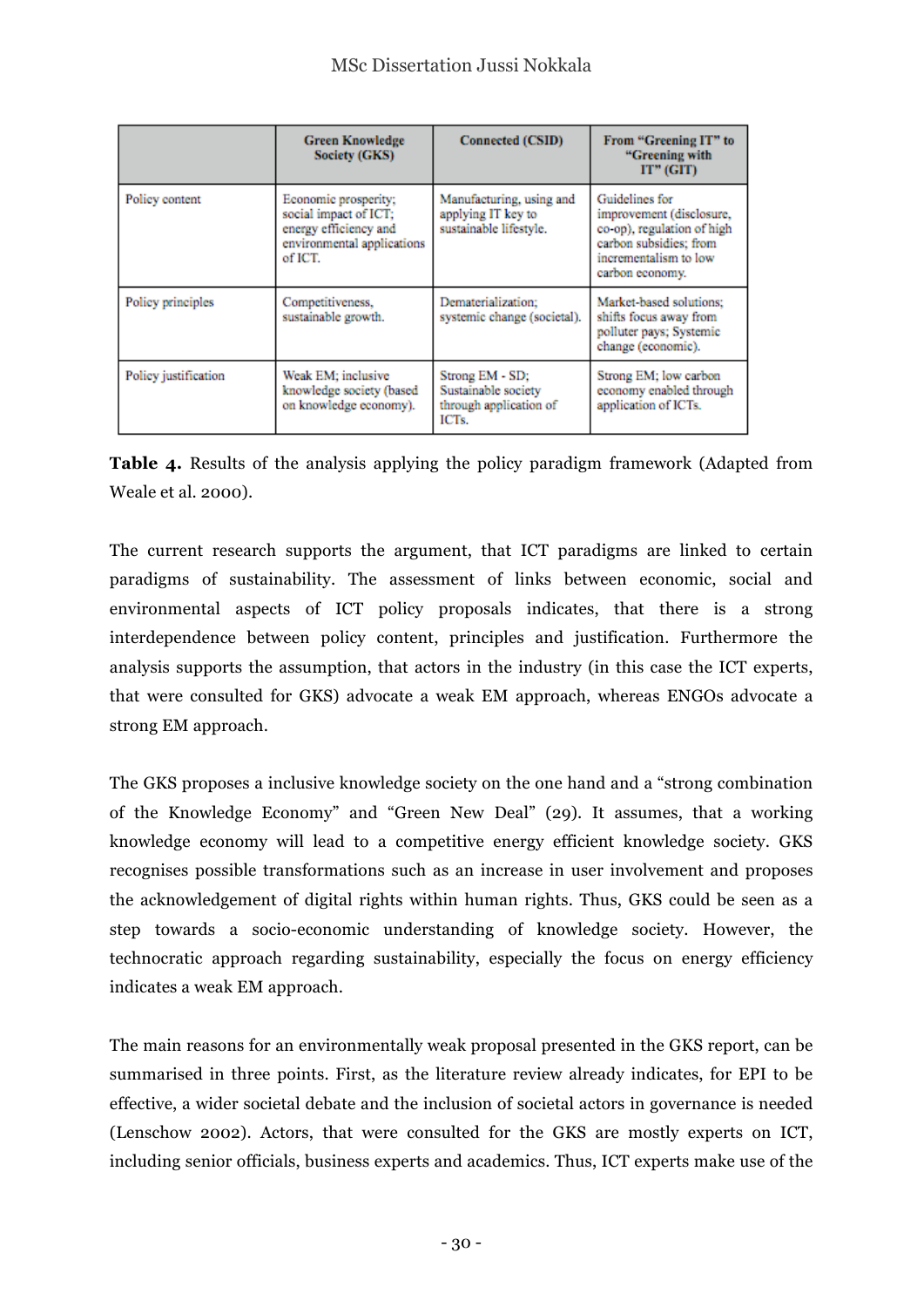existing definitions of knowledge society, that do not include environmental concerns. Therefore, the exclusion of ENGOs from the consultation, and thus the exclusion of paradigms based on environmental sustainability and strong EM, is likely to offer a partial explanation of the weak EM observed in GKS. Second, the expert consultation also highlights the lack of cross-sectoral understanding of ICT as an enabler of low carbon strategies. GKS proposes ICTs a supporting role in the eco-efficient economy, but does not address the problematic of 2%/98% distinction described in GIT. The lack of common definitions in sustainable ICT is reflected in the weak proposal, which offers an explanation for the environmentally weak outcome of the digital agenda. Thus, *the weak level of commitment to environmental objectives is related to the lack of possibilities to reconceptualise interests and opportunities within the new domain low carbon economy. This could have been enabled by a more pluralistic consultation of actors.* Finally, integration and path dependency help us understand the strong emphasis on competitiveness and economic aspects. As Weale et al. (2000) suggest, the predominance of EM over SD in EU environmental policy measures probably reflects the continuing importance of the origins of European integration in the Monnet method of economic interdependence. Furthermore, the institutional history of DG INFSO, emerging from the DG for Enterprise indicates a possible conflict between different policy areas. Thus, a weak EM outcome is still more likely than a strong EM or SD outcome, despite the high level of environmental regulation in the EU. Nevertheless, more participatory forms of governance may offer a possibility of successful policy integration in ICT policy.

The weak EM approach pointed out in the analysis of GKS was juxtaposed by the analysis of two alternative proposals, CSID and GIT. Both reports offered an account that went beyond the direct and indirect impact of ICTs to propose a systemic change. Whereas CSID linked environmental aspects of ICTs to economic as well as societal change, GIT focused mainly on providers, businesses as users and policymakers. Nevertheless, both proposals shifted the focus towards new applications and a pluralistic approach to governance. CSID was based on the fact that ICT can enable a sustainable society. In order to achieve this, a collaborative effort of businesses, governments and ENGOs is necessary. The strong focus on society and sustainable is apparent in the thematic as well as heuristic coding of CSID. CSID goes beyond the criteria of strong EM to fulfill criteria of SD. However, the lack of concrete policy tools and objectives combined with the dominant view of economic interdependence is unlikely to be implemented in the EU. On the other hand, GIT offers clear objectives for actors, proposes a systemic change towards a service-based low carbon economy. In addition, it fulfills the criteria of open communication and pluralistic governance. However, the idea of low carbon economy is based on the existing system and on an environmental rather than distributive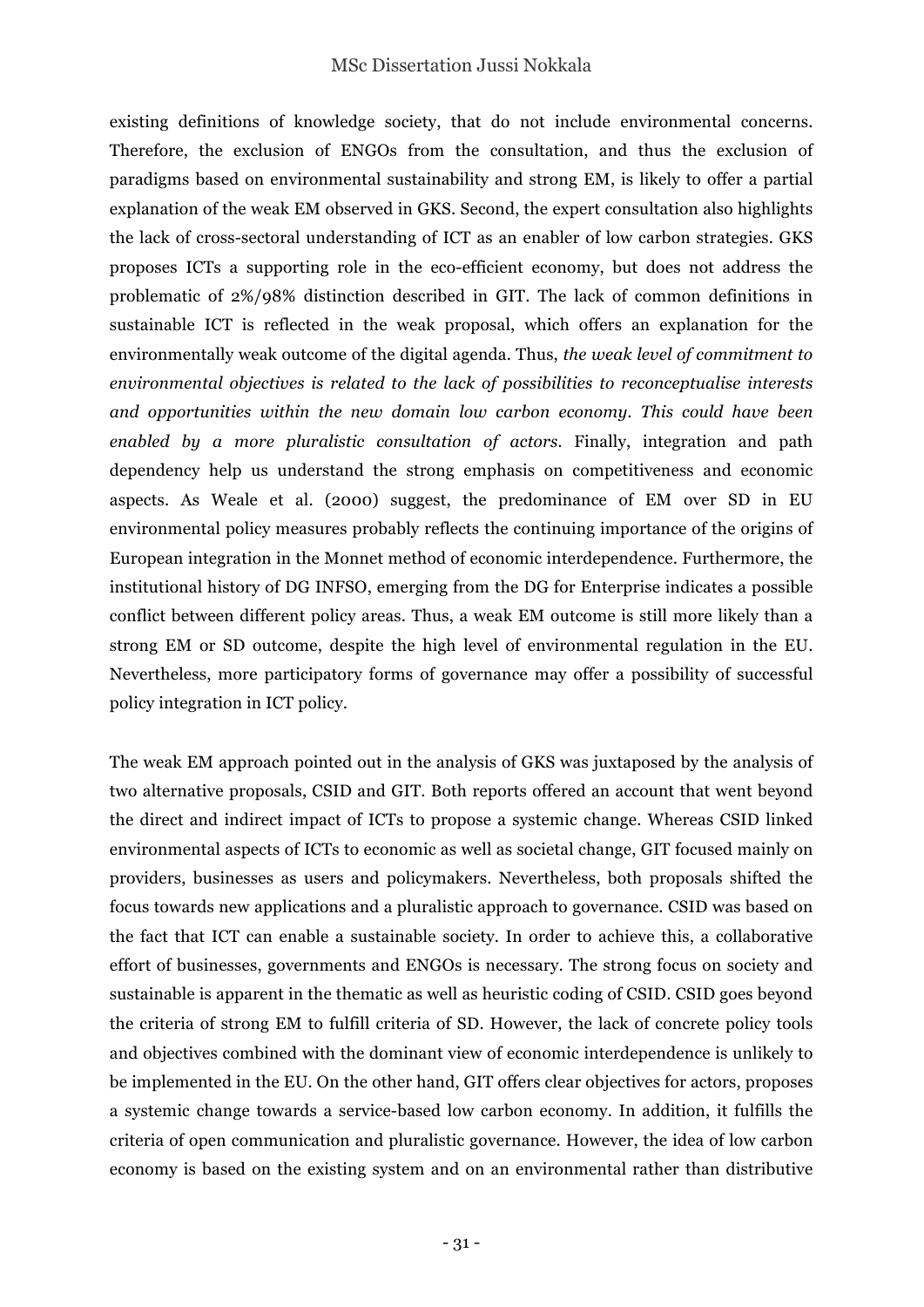shift. Furthermore, it fails to include wider societal changes and equity norms, which brings us back to the potential incompatibility of all three aspects in a European policy context. Nevertheless, the analysis of CSID and GIT suggests, that ENGOs advocate a strong EM approach based on paradigms of sustainability

The paper clearly indicates that the incrementalism of EPI in the ICT policy of the EU is related to a policy agenda, that does not propose a systemic change of ICT policy. This is largely due to the fact that actors that would enable a reconceptualisation of environmental objectives are excluded from the policy process. Simultaneously, joint ventures between NGOs and companies are already proposing policies that offer an alternative to the incremental proposals expressed in GKS. In order to deliver a sustainable low carbon economy, it is necessary to establish common definitions for green ICTs, that acknowledge both the 2% green ICT as well as the potential 98% greening with ICTs dimension. This requires a more pluralistic form of governance, that does not see ICT policy merely as an isolated policy domain, but as a cross-sectoral field that requires participatory and decentralised forms of governance. Only through cross-sectoral collaboration and joint ventures between governments, businesses and NGOs, key actors get involved in a social learning process, that enables them to reconceptualise their objectives and opportunities in order to deliver a environmentally sustainable knowledge society.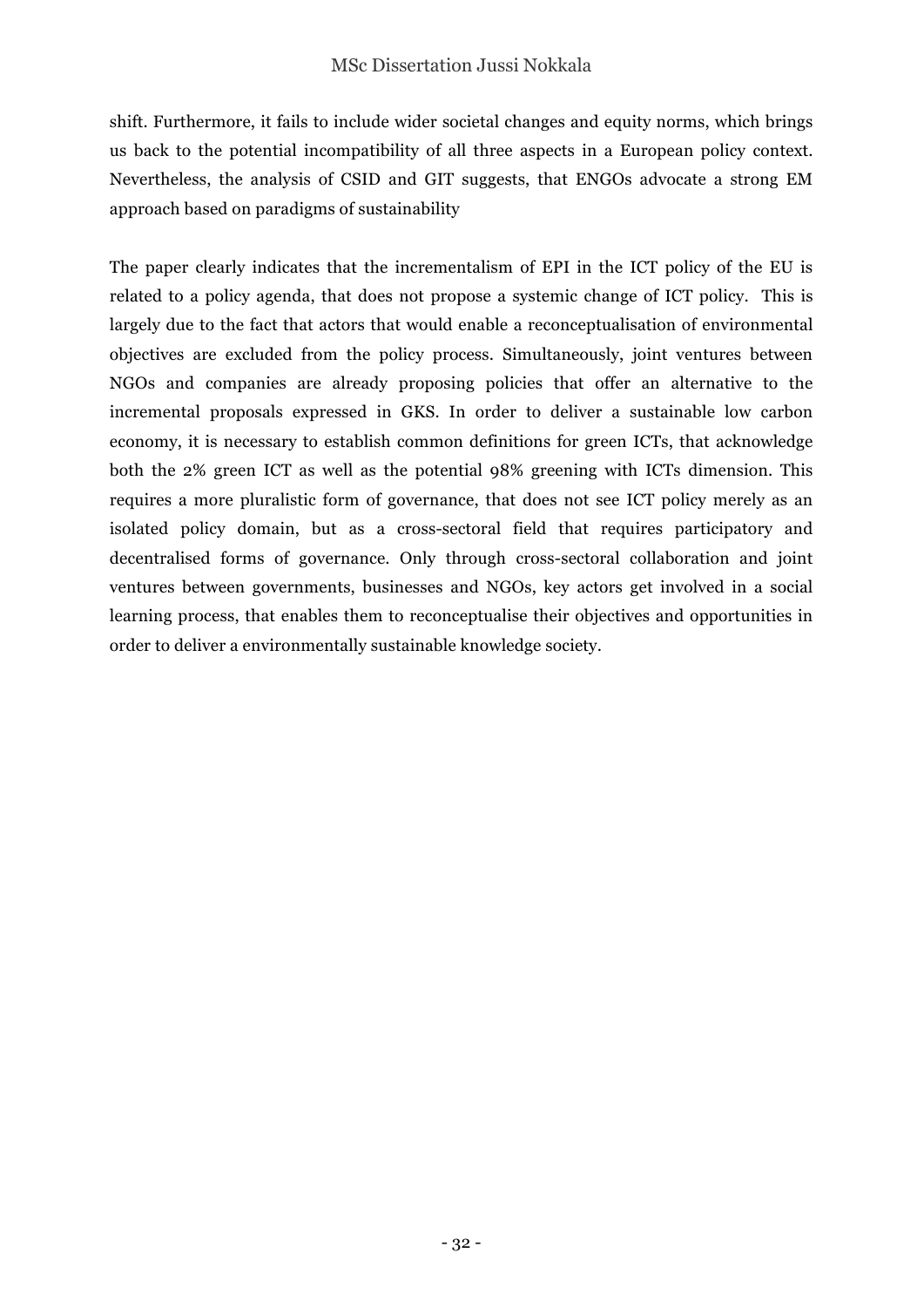#### **CONCLUSION**

This paper has highlighted a gap in the academic literature as well as policy proposals regarding the potential of ICTs in delivering an environmentally sustainable society. Dominant policy proposals are based on ICT paradigms that do not consider environmental aspects of knowledge society. Simultaneously, ENGOs are excluded from ICT policy and neglected by scholars of media governance. In order to achieve effective environmental policy integration in ICT policy, this paper recommends more flexible, participatory and decentralised forms of governance that could enable a reconceptualisation of environmental objectives.

Because of the lack of common definitions in green ICTs and the shattered nature of ICT policy, a great responsibility lies on future research regarding ICT and sustainability. An apparent starting point for future research is to tackle the question "is it possible to create an ICT policy agenda for the EU, that is guided by the principles of sustainable development?" Scholars of media governance need to acknowledge the emergence of new actors in their field, such as ENGOs. Furthermore, the field requires a set of common definitions that enables a common base for future research and policy. Finally, future research needs to recognise the variety of criteria included in the notion of sustainable development. Although sustainable development has broadened its scope to include social, economic and cultural aspects, it is the normative task of future research to point out any attempt to dilute environmental aspects from the notion of sustainable development.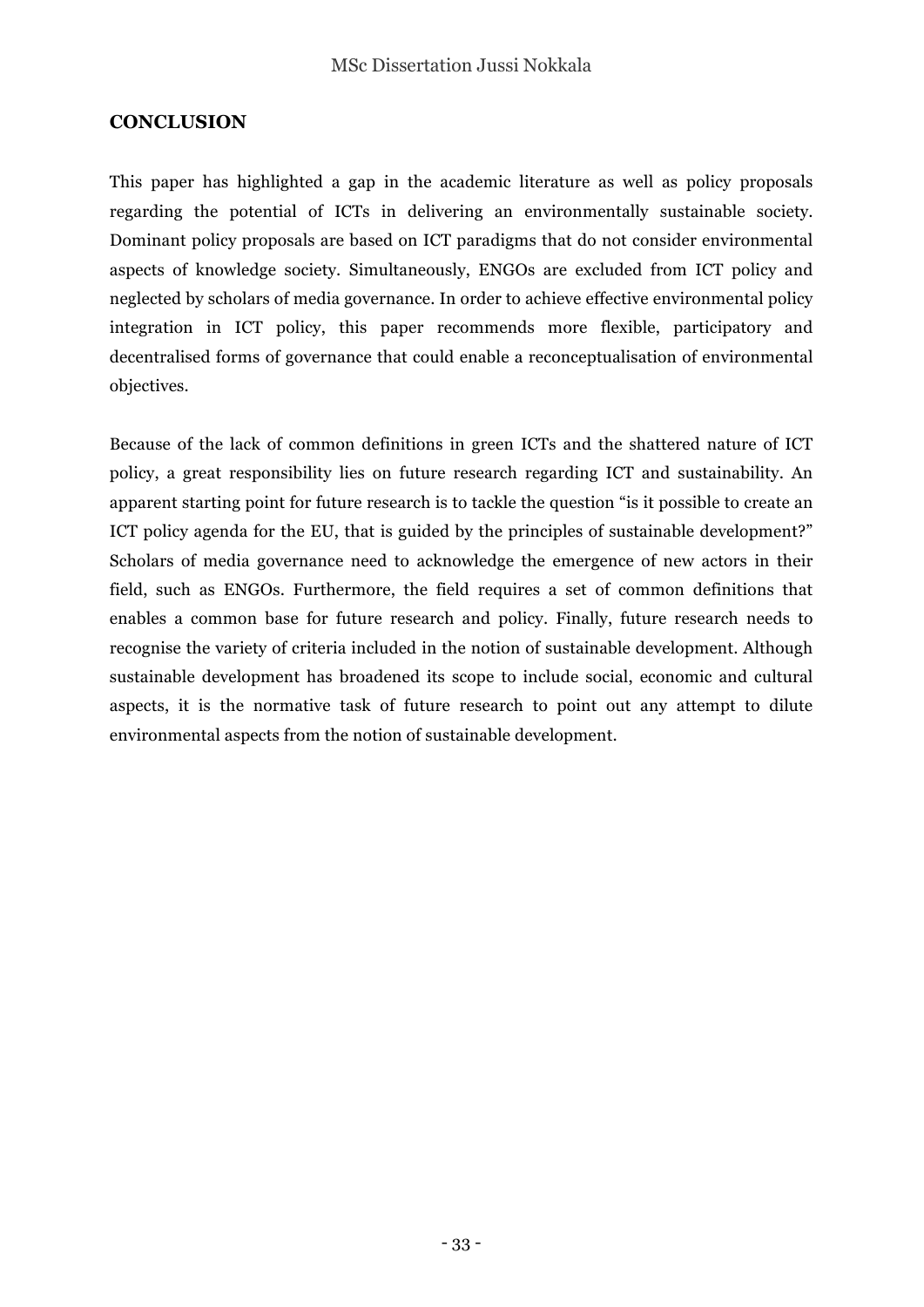#### **REFERENCES**

- Alcock, F. (2008) Conflicts and Coalitions Within and Across the ENGO Community, *Global Environmental Politics* 8(4): 66-91.
- Anttiroiko, A. (2001) Toward the European information society, Communications of the ACM 44(1): 31-35.
- Attride-Stirling, J. (2001) Thematic networks: an analytical tool for qualitative research, *Qualitative Research*  $1(3)$ : 385-405.
- Babe, R. E. (2002) The Information Economy, Economics and Ecology, in R. Mansell, R. Samarajiva, A. Mahan (eds) *Networking Knowledge for Information Societies: Institutions & Interventions*, URL: http://lirne.net/live/content/view/11/38/ [Accessed 9 June 2010].
- Bauer, J. M. (2002) Normative Foundations of electronic communications policy in the European Union, in Jordana, J. (ed.) *Governing Telecommunications and the New Information Society in Europe* (pp. 110- 33).
- Benkler, Y. (2006) *The Wealth of Networks: How Social Production Transforms Markets and Freedom*, New Haven: Yale University Press.
- Bryman, A. (2008) *Social Research Methods*, 3rd ed., Oxford and New York: OUP.
- Bell, D. (1974). *The Coming of Post-Industrial Society: A Venture in Social Forecasting*, London: Heinemann.
- Castells, M. (2000) Materials for an Exploratory Theory of the Network Society, *British Journal of Sociology*, 51(1): 5-24.
- Clarke, A. E. (2003) Situational Analyses: Grounded Theory Mapping After the Postmodern Turn, *Symbolic Interaction* 26 (4): 553-76.
- Christoff, P. (1996) Ecological Modernisation, Ecological Modernities, *Environmental Politics* 5 (3): 476-500.
- Council of the European Union (2009) Council Conclusions on "Post i-2010 Strategy towards an open, green and competitive knowledge society", 2987th Transport, Telecommunication and Energy Council meeting, 18 December 2009.
- Drucker, P. (1969). *The Age of Discontinuity; Guidelines to Our changing Society,* New York: Harper and Row.
- Dryzek, J. S. (2005) *The Politics of the Earth: Environmental Discourses*, 2nd ed., Oxford: Oxford University Press.
- Euractiv (3 June 2009) Sweden admits Lisbon Agenda 'failure', URL: http://www.euractiv.com/en/priorities/sweden-admits-lisbon-agenda-failure/article-182797 [Accessed 16 August 2010].
- European Commission (EC) (1987) Towards a dynamic European economy: Green paper on the development of the common market for telecommunications services and equipment, Luxembourg: Office for the Official Publications of the European Communities.
- European Commission (EC) (1993) Growth, competitiveness and employment: The challenges and courses for entering into the XXIst century, White Paper.
- European Commission (EC) (1994) Europe and the Global Information Society: Recommendations to the European Council (Also known as the Bangemann Report), ISPO, Brussels, Belgium (May 26, 1994).
- European Commission (EC) (2009) Europe's Digital Competitiveness Report Main achievements of the i2010 strategy 2005-2009, COM (2009) 390.

European Commission (EC) (2010) Digital Agenda for Europe: key initiatives, 19 May 2010, MEMO/10/200.

European Parliament and the Council of the European Union (2002) Directive 2002/21/EC of the European Parliament and of the Council of 7 March 2002 on a common regulatory framework for electronic communications networks and services ("Framework Directive").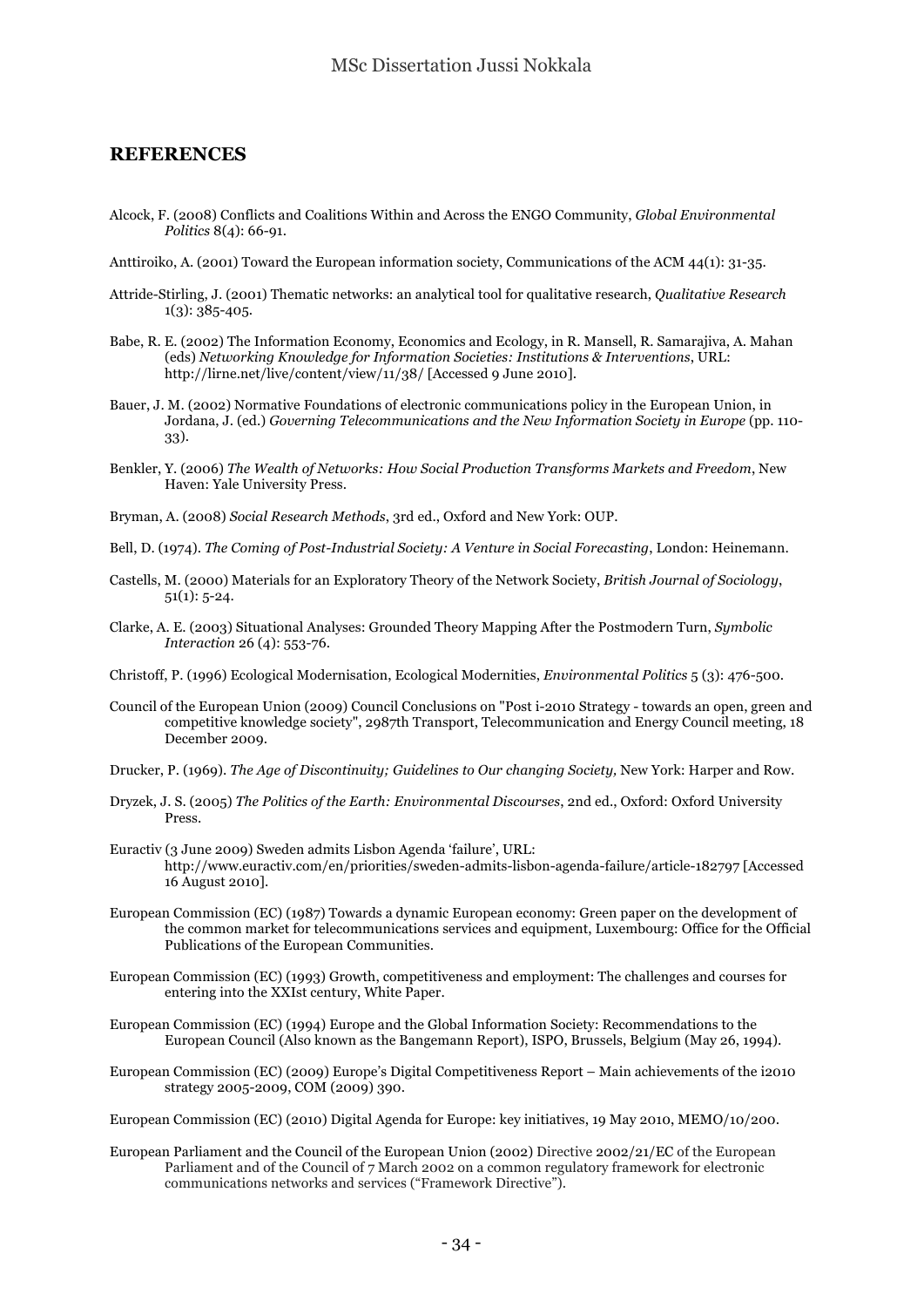- Forge, S., Blackman, C., Bohlin, E., Cave, M. (2009) A Green Knowledge Society: An ICT policy agenda to 2015 for Europe's future knowledge society. A study for the Ministry of Enterprise, Energy and Communications, Government Offices of Sweden, SCF Associates Ltd, URL: http://ec.europa.eu/information\_society/eeurope/i2010/docs/i2010highlevel\_group/green\_knowledge \_society.pdf. [Accessed 23 August 2010]
- Freedman, D. (2008) *The Politics of Media Policy,* Cambridge: Polity Press.
- Freeman, C. (1996) The Greening of Technology and Models of Innovation. *Technological Forecasting and Social Change* 53: 27-39.
- Freeman, C. (2007) The ICT Paradigm, in R. Mansell et al. (eds) *The Oxford Handbook of Information and Communication Technologies,* Oxford: Oxford University Press. 34-54.
- Gartner (26 April 2007) Gartner Estimates ICT Industry Accounts for 2 Percent of Global CO2 Emissions, URL: http://www.gartner.com/it/page.jsp?id=503867 [Accessed 19 August 2010].
- Glaser, B. G. & Strauss, A. L. (1967) *The Discovery of Grounded Theory. Strategies for Qualitative Research*, Hawthorne, NY: Aldine de Gruyter.
- Hajer, M. A. (1995) *The Politics of Environmental Discourse. Ecological Modernisation and the Policy Process*, Oxford: Oxford University Press.
- Hajer, M. A. (2009) *Authoritative Governance: Policy Making in the Age of Mediatisation,* Oxford and New York: Oxford University Press.
- Hall, P. A. (1993) Policy Paradigms, Social Learning and the State: The Case of Economic Policymaking in Britain, *Comparative Politics* 25 (3): 275-296.
- Heeks, R. (2002) i-development not e-development: special issue on ICTs and development, *Journal of International Development* 14: 1–11.
- Heywood, A. (2007) *Political Ideologies. An Introduction*, 4th ed., Houndmills, Basingstoke, Hampshire and New York: Palgrave Macmillan.
- Hewlett-Packard (HP) (2009) HP and WWF publish new white paper 'From Green IT to Greening with IT", URL: http://h41111.www4.hp.com/globalcitizenship/uk/en/bulletin/31 /news1.html [Accessed 18 August 2010].
- Hix, S. (1998) The Study of the European Union II: The "New Governance" Agenda and its rival, *Journal of European Public Policy* 5: 38-65.
- Jordana, J. (2002) Introduction: Regulating telecommunications and enforcing the Information Society in Europe, in J. Jordana (ed.) *Governing Telecommunications and the New Information Society in Europe*, (pp. 1-23), Cheltenham and Northhampton: Edward Elgar.
- Kohler-Koch, B. (1997) Organised Interests in European Integration: The Evolution of a New Type of Governance. In Wallace, H., & Young, A. R. (Eds.). *Participation and Policy-Making in the EU*. Oxford: Clarendon Press.
- Kuhn, T. S. (1996) *The Structure of Scientific Revolutions.* 3rd ed. Chicago: University of Chicago Press.
- Langhelle, O. (2000) Why Ecological Modernisation and Sustainable Development Should Not Be Conflated. *Journal of Environmental Policy Planning* 2. 303-322.
- Lenschow, A. (2005) *New Regulatory Approaches in 'Greening' EU Policies. In Jordan, A. Environmental Policy in the European Union: Institutions and Processes*. London: Earthscan. 295-316.
- Machlup, F. (1962). *The Production and Distribution of Knowledge in the United States.* Princeton: Princeton University Press.
- Mansell R. & Wehn U. (eds.) (1998) *Knowledge Societies: Information Technology for Sustainable Development*. Report for the United Nations Commission on Science and Technology for Development.
- Mol, A.P.J. & Jänicke, M. (2009) The Origins and Theoretical Foundations of Ecological Modernisation Theory. In Mol, A.P.J., Sonnenfeld, D.A. & Spaargaren, G. (eds), *The Ecological Modernisation Reader. Environmental Reform in Theory and Practice* (pp 17-27), Oxon: Routledge.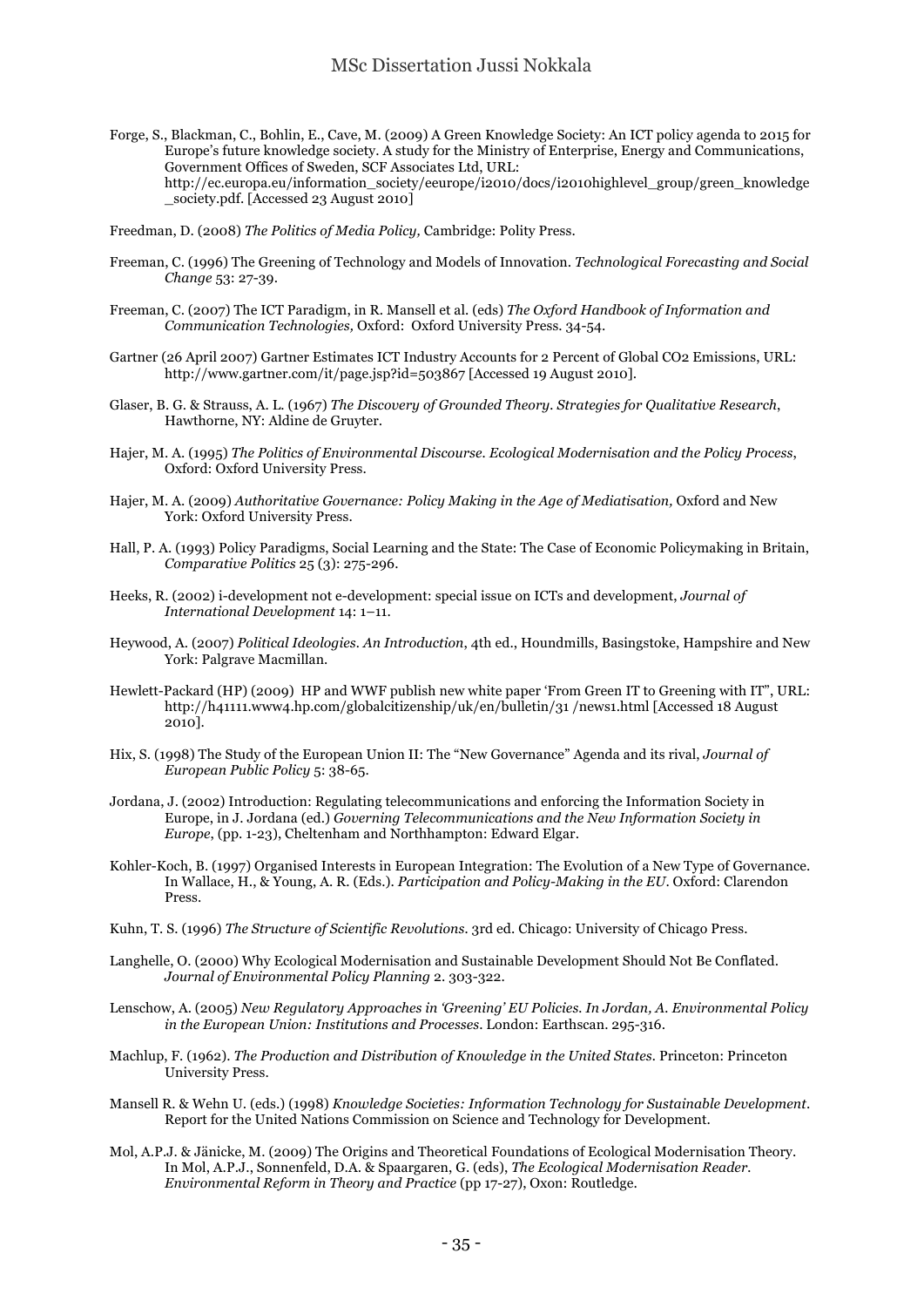Pollack, M. A. (2005) Theorizing EU Policy-Making, in Wallace, H., Wallace, W. & Pollack, M. A. (eds) *Policy-Making in the European Union,* 5th ed, Oxford: Oxford University Press.

Porat, M. U. (1976) *The Information Economy,* Ann Arbor, Michigan: University Microfilms International.

Puppis, M. (2010) Media Governance: A New Concept for the Analysis of Media Policy and Regulation, *Communication, Culture & Critique* 3: 134-49.

Rhodes, R. A. W. (1996). The New Governance: Governing without Government, *Political Studies*, 44(4): 652-67.

- Seidel, J. V. (1998) Qualitative Data Analysis, URL: http://www.scribd.com/doc/7129360 Seidel-1998- Qualitative-Data-Analysis [Accessed 21 August 2010].
- Servaes, J. (2003) *The European Information Society: a wake up-call,* Bristol, Portland, OR: Intellect.
- Servaes, J. & Carpentier, N. (2006) Introduction: Steps to Achieve a Sustainable Information Society, in Servaes, J. & Carpentier, N. (eds.) *Towards a Sustainable Information a Sustainable Information Society: Deconstructing WSIS*, Bristol and Portland: Intellect.
- Stigler, G. J. (1961) The Economics of Information, *The Journal of Political Economy* 69 (3): 213-25.
- Swedish Presidency of the European Union (10 November 2009) Creating impact for an eUnion 2015: "The Visby Declaration", URL: http://ec.europa.eu/information\_society/eeurope/i2010/docs/post\_i2010/additional\_contributions/co nclusions\_visby.pdf [Accessed 16 August 2010].
- Quaglia, L. & Moxon-Browne, E. (2006) What makes a Good EU Presidency? Italy and Ireland Compared, *Journal of Common Market Studies* 44: 349-68.
- Van Cuilenburg, J. & McQuail, D. (2003) Media Policy Paradigm Shifts: Towards a New Communications Policy Paradigm, *European Journal of Communication* 18 (2): 181-207.
- Wallace, H. (1997) Introduction, in Wallace, H., & Young, A. R. (Eds.). *Participation and Policy Making in the EU*. Oxford: Clarendon Press.
- Webster, F. (2002) *Theories of the Information Society*, 2nd ed., London: Routledge.
- Weale, A., Pridham, G., Cini, M., Konstadakopulos, D., Porter, M., Flynn, B. (2000) *Environmental Governance in Europe,* Oxford: Oxford University Press.
- World Commission on Environment and Development (WCED) (1987) Our Common Future, Oxford: Oxford University Press.